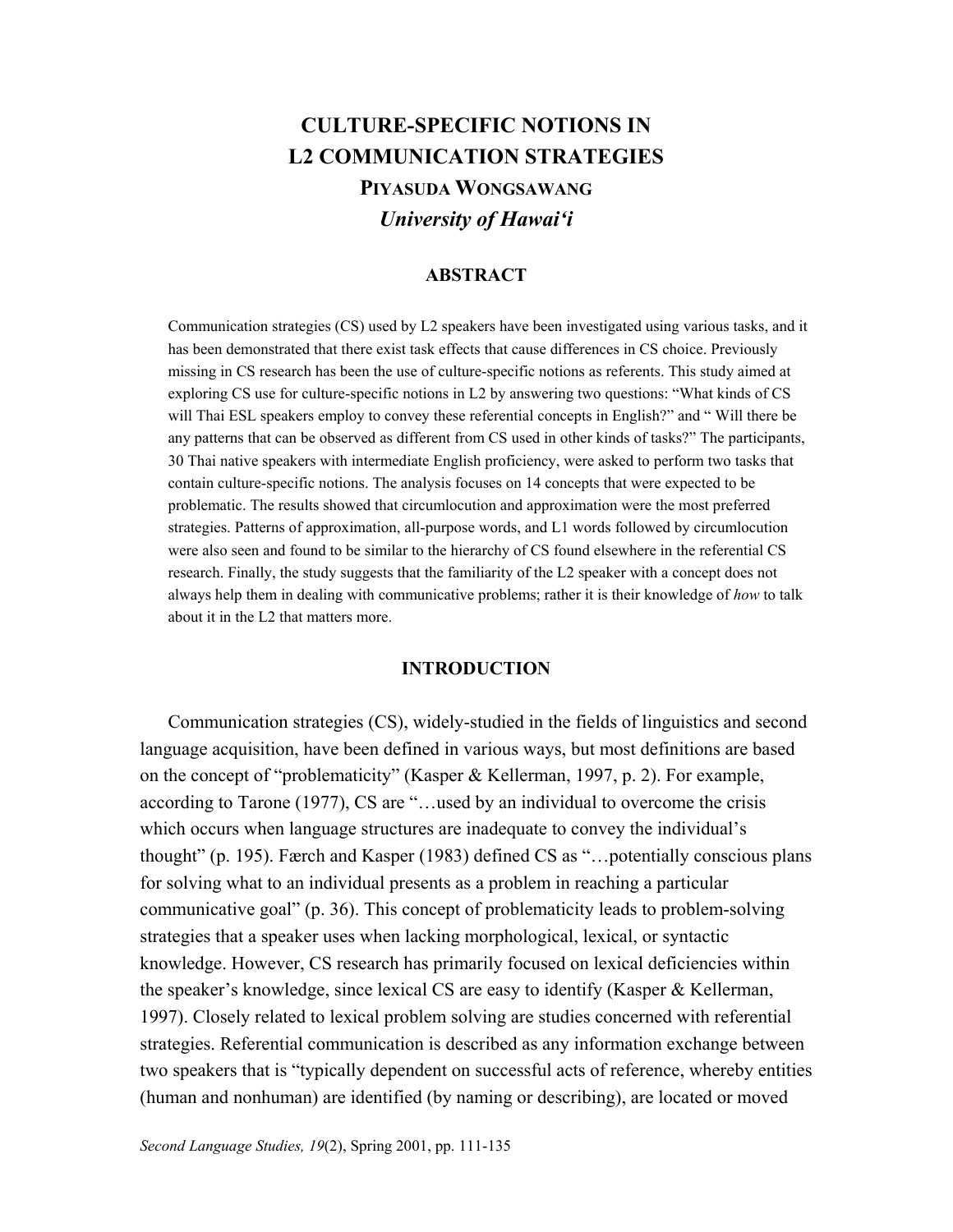relative to other entities (by giving instructions or directions), or are followed through sequences of locations and events (by recounting an incident or a narrative)" (Yule, 1997, p. 1). Different perspectives taken towards CS have led to several methodologies in CS studies in terms of the various referents used.

In order to elicit CS from speech production, many kinds of reference tasks have been used in CS studies. First described here are tasks used in studies deriving from psycholinguistic perspectives where the focus is placed on a speaker's utterances without an interlocutor's interactions.

Concrete picture description tasks have been widely used in both first and second language acquisition research. In L2 studies, pictures of real-world objects are shown to a language learner who has to describe them for a native speaker to either identify the objects or reconstruct the picture. One example of a study using such tasks is Poulisse (1990), in which the English learner participants were asked to describe what objects they saw so that an English native speaker would be able to identify the object later when listening to recordings of the description. Bialystock (1983) made use of the same kind of tasks to elicit CS used by learners of French in describing a color illustration to a French speaker to reconstruct the picture. Tarone and Yule (1987) also used a set of visual stimuli presented on a video screen for the speakers to describe, give instructions for, or narrate what is shown. Then the listeners had to choose the objects or pictures being described. What all these studies have in common is the use of real-world objects for which the vocabulary was unknown to the participants, thus creating lexical gaps in their communication processes and prompting the use of CS.

In addition to the above instruments, novel abstract figure reference tasks, which were first employed in first language acquisition research (Krauss & Weinheimer, 1964) have standing in second language studies as well. For this task, abstract pictures that are unconventional, i.e., have no specific terms or names that can be used to refer to them, are shown to the participants. Using abstract figure description as one of four tasks in her study, Poulisse (1990) justified the inclusion of such task items as they "…allow comparisons of strategic behavior in L1 and L2" (p. 85; see also Bongaerts  $\&$  Poulisse, 1989). The figures used in this study were adopted from Krauss and Weinheimer (1964). In Kellerman, Ammerlan, Bongaerts, and Poulisse (1990), abstract figures were also used for the same purposes. Kellerman et al. proposed cognitive strategies that were classified as holistic, partitive, and linear with a hierarchy of preference which would be operational both across and within languages. A replication study was performed by Russel (1997) with culturally different groups of participants in order to establish the cross-linguistic operational function of the proposed claim. Using the same figures as in Krauss and Weinheimer (1964), but for a different research purpose, Dickson, Miyake,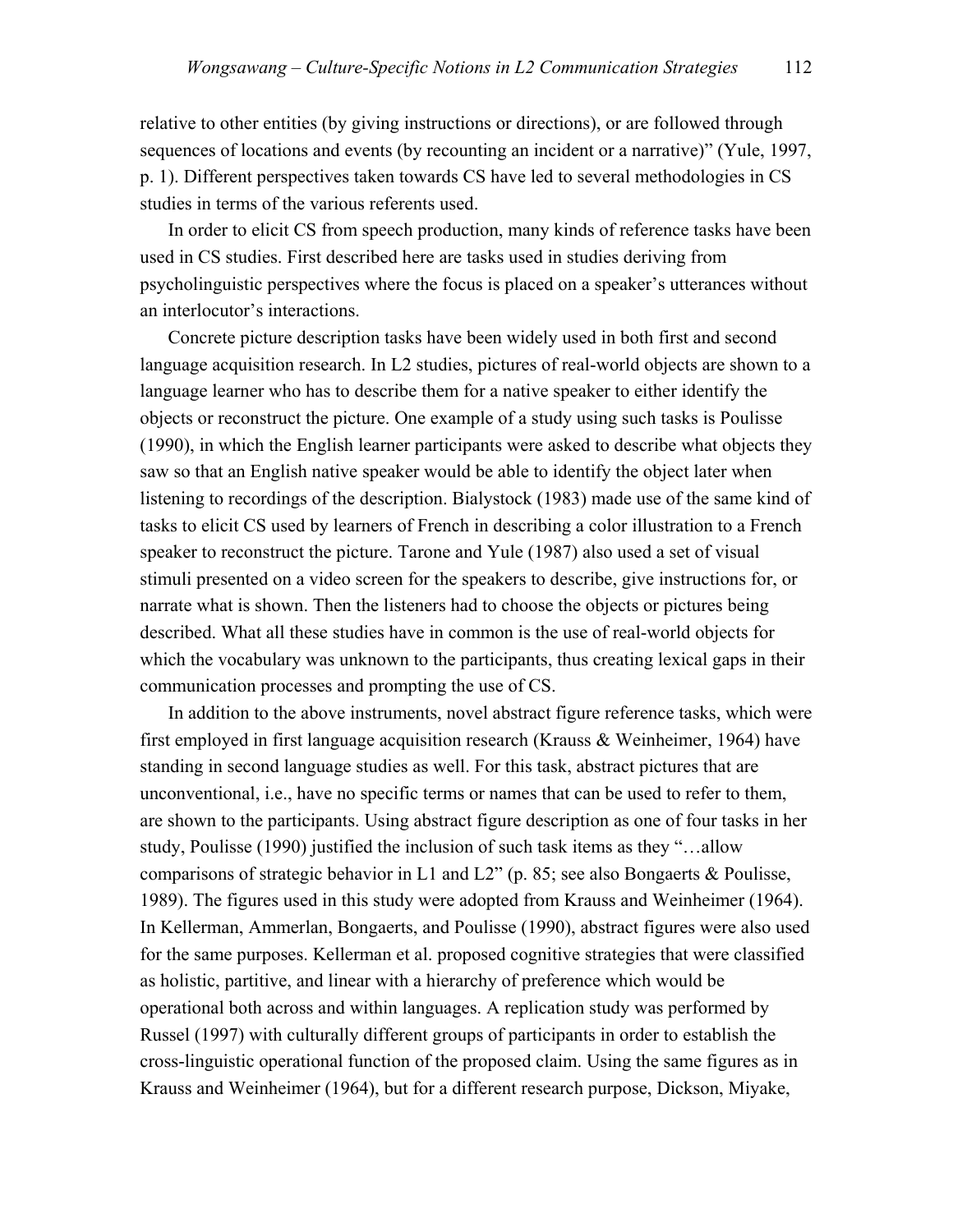and Muto (1977) aimed at the effect of language and culture upon referential meaning and the culture-boundedness of communication. This type of task has a certain level of face validity since it causes problems that are similar to those that the participants face in both their L1 and L2 production when they do not have a name for something.

In order to stimulate a wider range of CS use, concept-identification tasks have been used. Not only are concrete lexical items used as referents, but abstract concepts are included as well. To study how the participants' target language proficiency levels influence the type of CS used and the relative frequency with which they use different types of CS, Paribakht (1985) used this task and justified the inclusion of abstract concepts "…to obtain a global picture of the participants' communication of nouns," commenting that "… abstract concepts, lacking visual clues, were expected to place heavier linguistic and cultural burdens on the speakers than concrete concepts" (p. 133). Another study employing the same kind of task for the same purposes was done by Chen (1990). In these two studies, the concepts were carefully selected to make sure that they were universal concepts or culturally appropriate, i.e., had the same semantic meanings for both native speakers and language learners, and had the same level of difficulty as well.

Story-telling tasks were used with varying procedures by Dechert (1983) and Poulisse (1990). In the former study, an advanced English learner was asked to tell a story from cartoon pictures with no verbal information, whereas in the latter, the participants were asked to retell in English a story read to them once in their first language. In both studies, the content of the stories was manipulated and controlled by the researchers to provide enough problematicity so that CS could be elicited.

Moving towards more socio-linguistic perspectives, different kinds of reference tasks have been explored in more authentic situations where the research is designed to be less experimental and interlocutors play somewhat important roles. In other words, the interactional aspect of communication or collaborative model of communication (Wilkes-Gibbs, 1997) is also taken into consideration. First, direction-giving tasks are favored by many researchers such as Lloyd (1990, 1991, 1992, 1997). In his studies, the participants were given a map task in which they had to give delivery directions to their listener. Similar to this task is the information-transfer task employed by Yule and Macdonald (1990), Yule (1991) and Yule, Powers, and Macdonald (1992). Like the map tasks in Lloyd's studies, Yule's studies employed map tasks in which the sender had to describe the route so that the receiver could draw it, but these tasks included specific referential conflicts (differences in some parts of the maps), resulting in more cooperativeness required from the interlocutors. As reviewed in Yule (1997), these tasks provide new information about both sides of the interlocutors, but at the same time, they "contain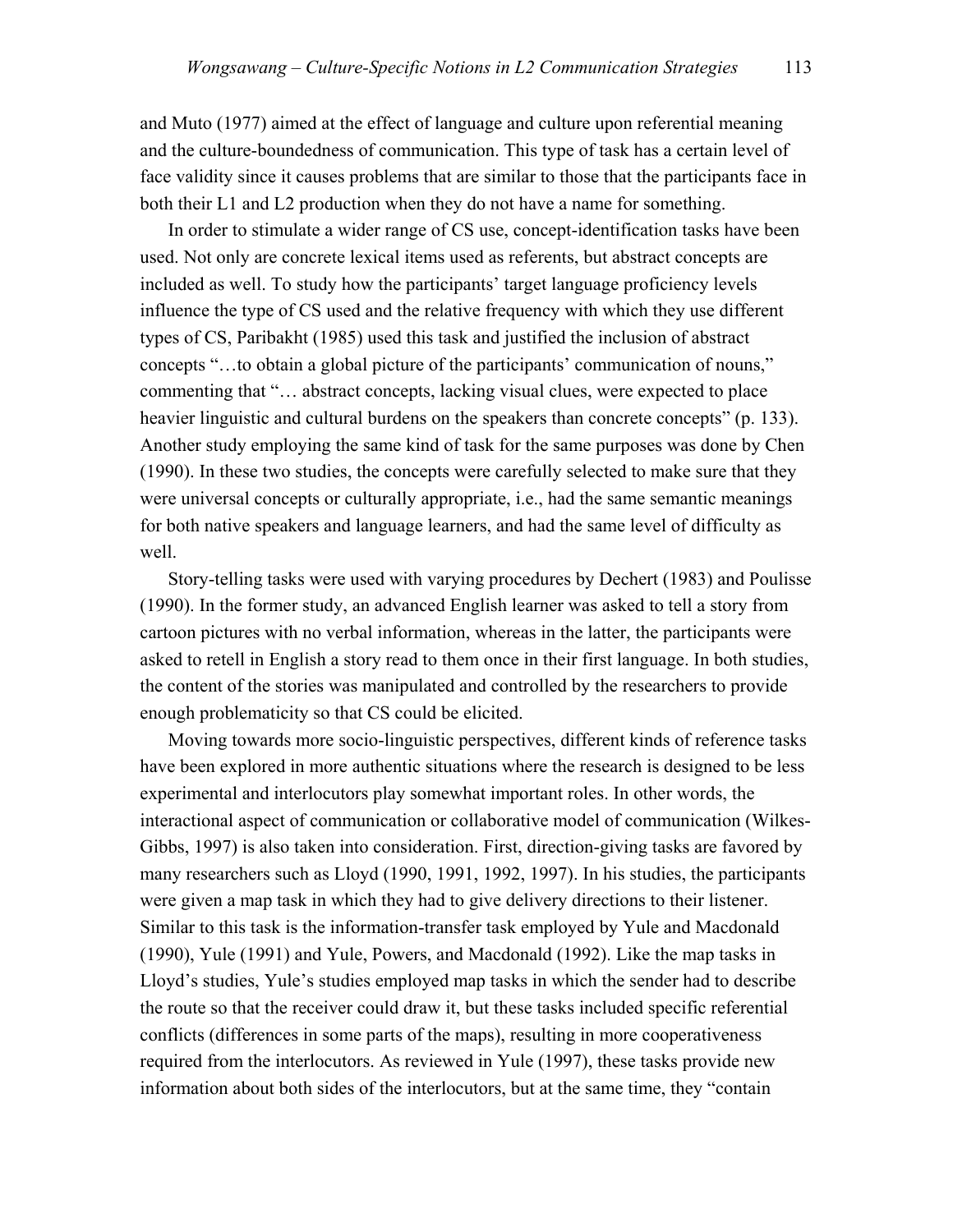fixed reference points that increase the shared knowledge, or common ground, for speaker and listener" and therefore "make the communication of further referential information less demanding" (p. 51).

The most naturalistic CS elicitation methods are oral interviews and conversations. Poulisse (1990) used oral interviews between participants, non-native speakers of English and a native speaker. The topics of the interviews were partly determined beforehand to assure that unfamiliar concepts were included, forcing the participants to use CS. Haastrup and Phillipson (1983) analyzed interaction between Danish learners of English and British native speakers. The problem with this kind of elicitation is that CS use is less likely to be found due to the fact that what the participants might say is less controlled by the experimenters (Kasper & Kellerman, 1997).

From all of the different kinds of referents discussed thus far in this paper, it is claimed that CS use varies according to the type of reference tasks and seems to be highly item specific. The first variable influencing the choice of CS is the familiarity of the referents to participants. Yule (1997) suggests that "The more familiar the entities to be identified, the more likely that the speakers will produce single-word labels or short phrases," hence "reducing the familiarity of the objects typically increases the difficulty of being able to identify that object with a simple word or two" (p. 42). This, of course, results in an increase in communication stress for the speaker. CS research to date has placed its focuses on familiarity-reduced notions, especially with real-world object description tasks. Other examples of CS tasks where the concept of familiarity comes into play are those using abstract unconventional figures with which both the speaker and the listener have no familiarity at all. This often results in the use of holistic, partitive, and linear strategies and their hierarchy mentioned earlier. Yule and Tarone (1997) also support this idea by saying that "The more abstract the prompt, the more likely that conceptually related analogies will be used. The more concrete and familiar the prompt, the more likely the simple names and everyday functions will be mentioned" (p. 26).

Poulisse (1990) also provides more information on task-related effects in her study, in which she found that participants preferred long and informative analytic strategies in a picture description task. Short, less informative, holistic, and transfer strategies were found more in a story-retell task and oral interviews. In addition, some communication factors play important roles in affecting CS use. Most important is the role of "mutual knowledge," i.e., shared knowledge by both interlocutors (Poulisse, 1990, p. 68). This mutual knowledge enables the speakers to reduce their references to figures they had referred to before, since a common ground of understanding has already been established between both parties. A speaker should always take the listener's knowledge into account in order to make the communication effective. Effective reference use will be more likely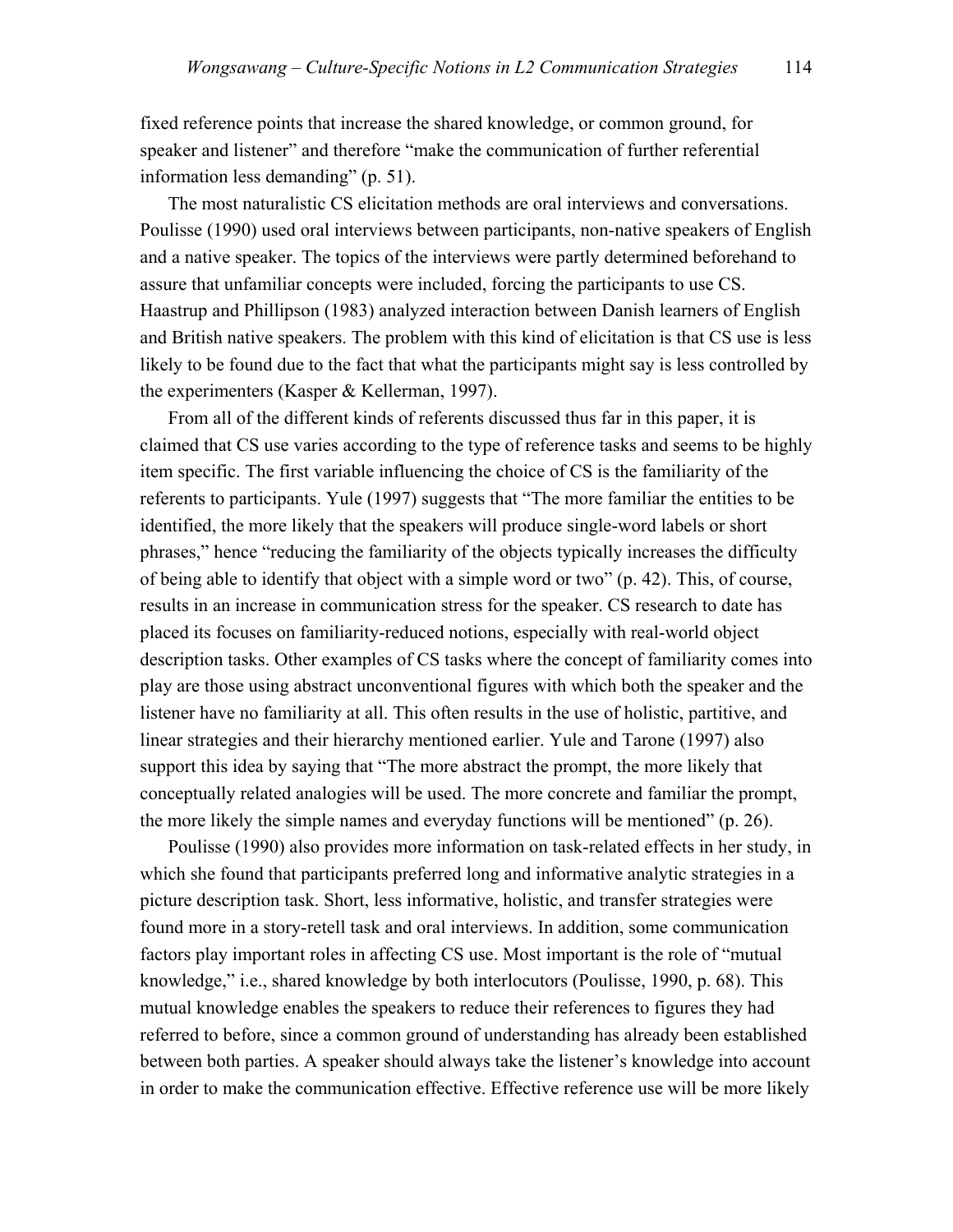achieved if the speaker uses referents based on conceptual or linguistic knowledge that is also shared by the interlocutor. Therefore, mutual knowledge also has effects on the selection of CS.

More or less related to mutual knowledge is the role of both the speaker's and listener's cultural backgrounds. Most CS literature has focused on CS use according to the speaker's level of proficiency. Only one study (Dickson et al., 1977) has addressed culture as an essential variable affecting the use of CS. The concept of culture seen in CS research is usually *accidentally* derived from data analysis. For instance, Tarone and Yule (1987), focusing on specific CS used between Asian and South American non-native speakers of English, not sociocultural factors involved in the communication, noted the use of culturally bound information in the participants' CS. Here, the participants attempted to avoid the use of *culturally loaded* references (p. 63). In other words, they tried not to make use of references to their native cultures. This supports the idea that the speaker takes the identity of the listener into consideration. In Paribakht (1985), Persianspeaking participants made use of translated L1 idioms and proverbs for some notions, supporting the idea that the CS choices of some specific concepts appear to be context or culture bound although this was not the main focus of the study. Lastly, Chen (1990) identified one CS used by Chinese EFL learners as addressing cultural knowledge when the learners provided cultural characteristics of the concepts. It should be noted here that both of the above studies used the same kind of *universal* referents as discussed earlier; however, culturally-bound CS were still identified, emphasizing the fact that speaker's and listener's cultural backgrounds play a role in CS use.

#### *Purpose*

From the discussion above of the different types of referents used in CS research, it can be clearly seen that abstract notions have not been investigated much. Only two studies, Paribakht (1985) and Chen (1990) made use of them. Another category of referent that is entirely lacking in the literature is that related to culture-specific notions. While interlocutors' mutual knowledge and cultural backgrounds have been demonstrated and found to influence the choice of CS (as shown in the discussion above), no studies have been conducted to address this issue directly. The importance of these notions can be seen in intercultural communication dealing with cultural issues, when culture-specific issues would tend to be topics. It would be interesting to see how such notions would be explained and described by what kind of CS since for such notions to be explained, the burden falls totally on the speaker, due to the absence of mutual knowledge and cultural background shared by the speaker and the listener. Also, different from other kinds of tasks that provide new information to both the speaker and the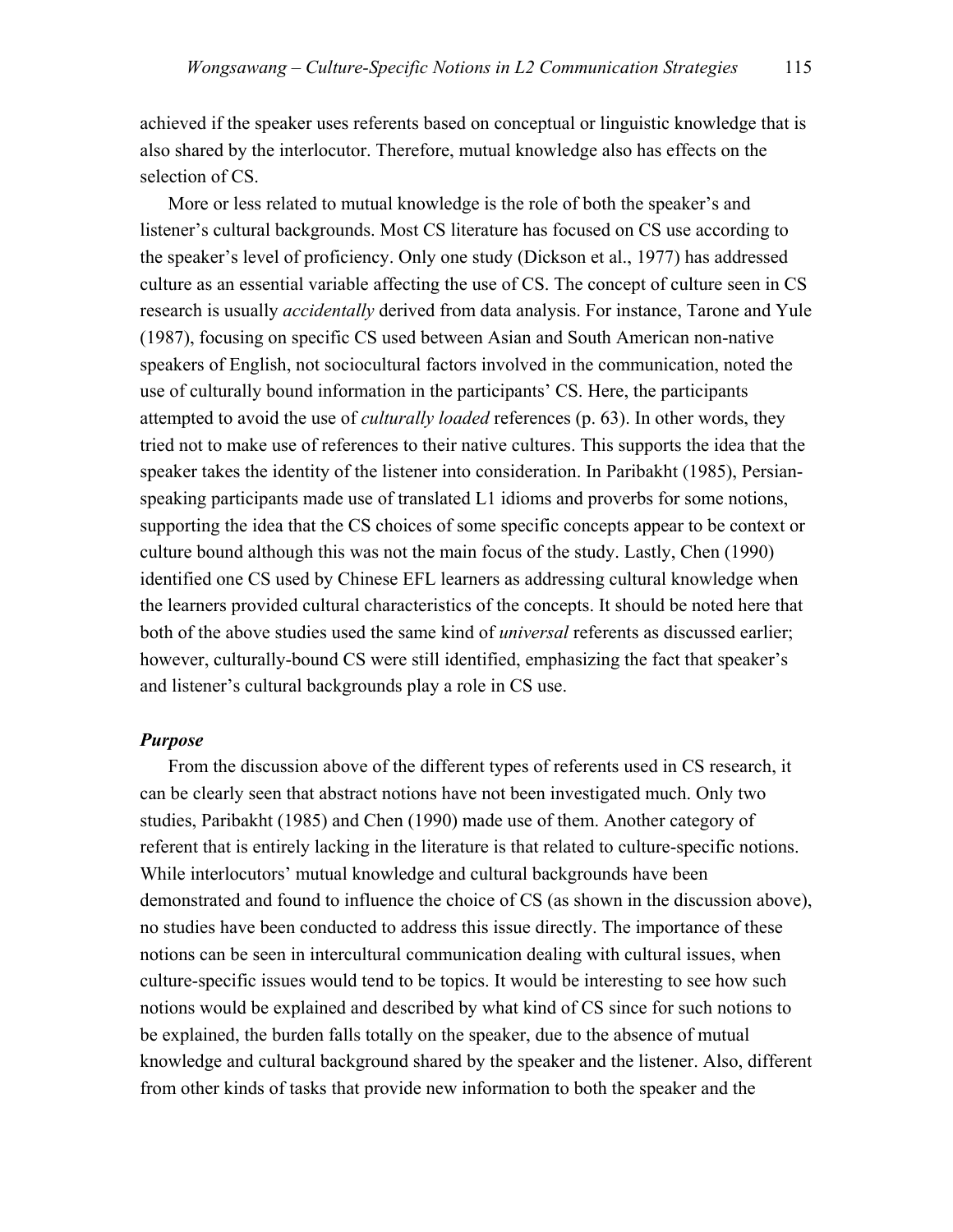listener, here the speaker's familiarity with the referents is extremely high and the listener's is null.

A few examples of Thai culture-specific notions that would be interesting to study will be illustrated as follows. First, abstract notions like *bun* or *merit* and *good deeds* should yield some interesting CS use. Some concrete culture specific notions are, for instance, *cha-da*, a crown-like head ornament worn by traditional Thai dancers and *joong-kra-ben*, a traditional costume which is worn in a special way to look like pants. Buddhist-related concepts and rituals relating to notions and objects endemically related to Thai culture would be of use as well. The specific questions of interest in the research are thus:

- 1. What kinds of CS will Thai ESL speakers employ to convey these referential concepts in English?
- 2. Will there be any patterns that can be observed as different from CS used in other kind of tasks?

#### **METHOD**

#### *Participants*

Thirty participants, 29 females and one male, participated in the study. All were Thai students in their  $3<sup>rd</sup>$  and  $4<sup>th</sup>$  year in the Faculty of Arts of a university in Thailand. They were all enrolled in the same conversation class offered by the Department of English. Their ages ranged from 18 to 21, with an average of 19.77 years. Their English proficiency was between low and high intermediate.

#### *Tasks*

The participants were asked to do two tasks. Each task presented a situation where the participants had to use English in explaining some Thai cultural specific notions. In Task 1, the participants were required to explain to an American friend who had arrived in Thailand for the first time about a ceremony in which Thai students pay respect to their teachers. They had to explain to him what the ceremony was, why it was important, what students in general did in the ceremony, and what he had to do in the ceremony as the representative of the class. It was expected that four concepts would be problematic for them to express in English.

Task 2 consisted of two parts. The first part was a story-retelling task. The participants were given a situation that they were in a Halloween party in the United States with all American friends. They had to tell their friends a ghost story. The story was about their experience of seeing Thai ghosts dressed in Thai traditional costume. It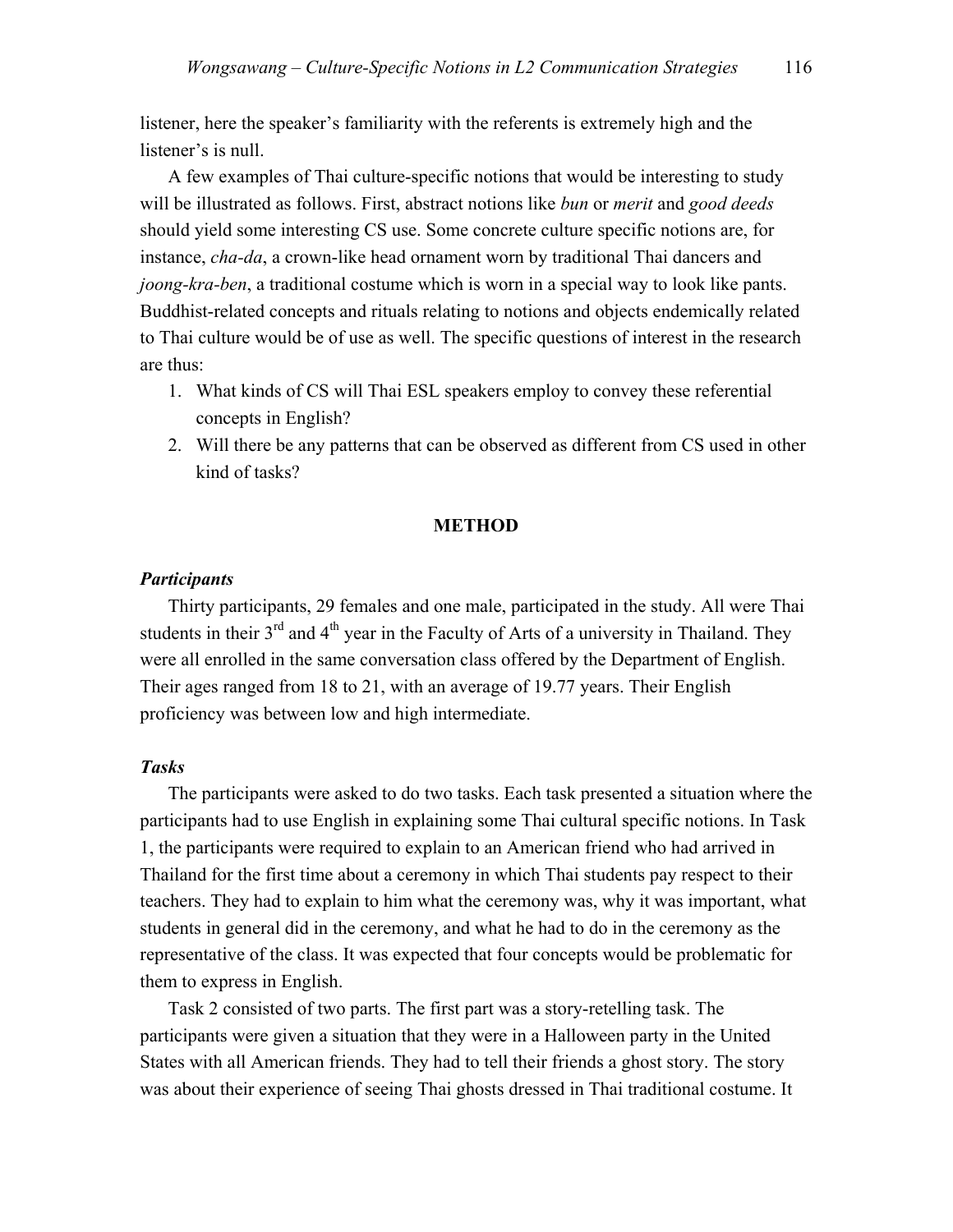was expected that they would have difficulties talking about the four words concerning the traditional costume. The second part of this task asked the participants to explain to their American friends how to *make merit* and what Thai Buddhists usually do when they see or dream about people who have passed away. Four more notions were expected to be difficult for them to talk about.

The following 14 problematic notions are in the order that will be used in the rest of the paper:

*Task 1* 

- 1. *phi-thii-way-khruu*: a ceremony in which students pay respect to teachers
- 2. *phaan*: a pedestal dish with a special flower arrangement needed in the ceremony
- 3. *kraap*: to prostrate as oneself a way to pay respect to the Buddha image
- 4. *khlaan-khaw*: to walk on knees

*Task 2: Part 1* 

- 5. *thuup*: an incense stick
- 6. *phaa-thung*: a long piece of cloth worn as a skirt by wrapping it around the hips and tucking the end of it into the waist
- 7. *sa-bay*: a long piece of cloth like shawl worn as a top by wrapping around the chest
- 8. *phom-chuk*: a topknot
- 9. *choong-kra-ben*: a piece pf cloth worn as pants
- 10. *tham-bun*: to make merit

*Task 2: Part 2* 

- 11. *tak-baat*: to offer food to monks
- 12. *kruat-nam*: a ritual involving pouring water onto the ground after offering food to monks in order that the merit earned will go to the dead
- 13. *suat-mon-uthit-suan-bun-suan-kuson*: to pray in order to dedicate the merit to whoever we want
- 14. *chaw-kam-naay-ween*: a person to whom we did something wrong in the last life

### *Procedures*

Both tasks were carried out in one session of a conversation class in a language laboratory. The researcher and the teacher had prepared the laboratory by putting cassette tapes in the recorders and placing an instructional document in each booth prior to the students' coming into the laboratory. The document consisted of seven pages, the first of which was a consent form. The second page was the first task. English instructions were given at the beginning of the page followed by the situation of the task and the prompt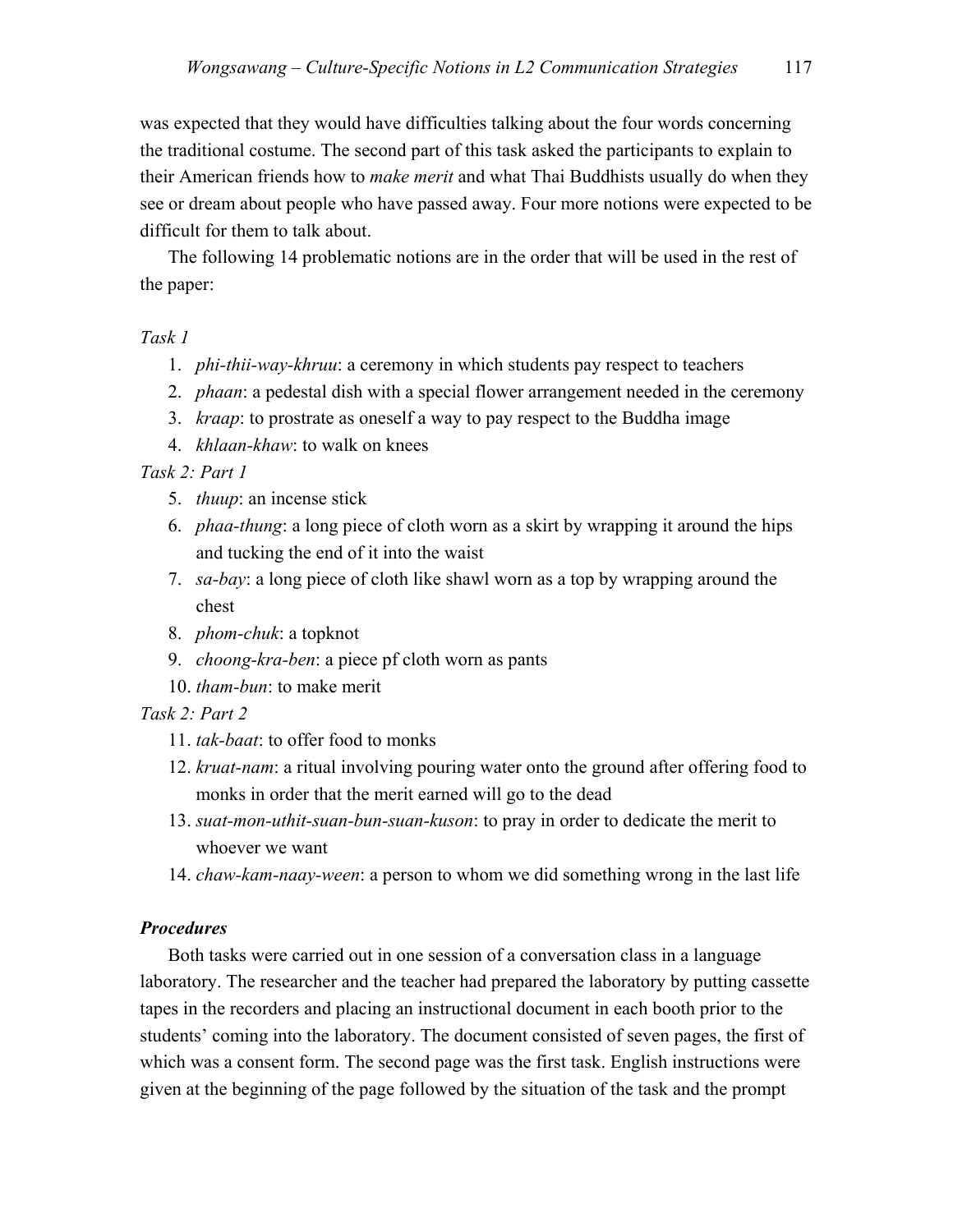questions to which the participants were supposed to respond. The situation and prompt questions were written in English, but the Thai concepts were written in Thai. The reason for having the prompt questions was to provide the participants a starting point for talking since there was no interlocutor presented for them. The third page was a retrospective questionnaire asking if the participants had problems with vocabulary when doing the task. It also asked the participants to identify words or concepts that they had problems saying in English and to think back about what went on in their mind when they encountered such problems and what they actually did to solve those problems. Finally, it also asked what made those words difficult for them and what alternative ways of communication they might want to use to express their problematic concepts. Task 2 was separated into two parts as mentioned earlier and written on pages 4 and 5. Again, page 4 started with the instructions followed by the situation of the task, the ghost story, which was written in Thai, and the prompt dialog. Page 5 was part 2 of Task 2 with only the situation and prompt questions. Page 6 was another retrospective questionnaire in the same format as Task 1. The last page was the participant profile to be filled out by the participants. (See **APPENDIX A** for the instructions document.)

Once the participants came into the lab and sat down in their booths, the researcher explained the instructions in Thai. They were asked to turn the document one page at a time, finish whatever the task on the page was, and then turn to the next page. This was done to prevent them from jumping back and forth between tasks and to make the retrospective questionnaire more effective, since they had to do it right after they finished each task. In addition, they were asked to start talking as soon as they finished reading the instructions to encourage the naturalistic quality of their speech. The questions in the questionnaire were also explained in Thai. After all the instructions were given, the researcher explained the concept of *phi-thii-way-khruu* in Thai to ensure that there would be no lack of basic knowledge and that all the participants had the same understanding of what it was and what they had to talk about. For Task 2, the researcher asked if the participants all understood all the Thai concepts that were presented. Since these concepts were about typical Buddhist rituals that everyone was familiar with, no further description was given of them. However, one student did say that she was a Christian and did not know about all these rituals, so she was asked to leave and let her friend take her place.

After all the instructions were given, the participants started doing the tasks on their own. The process took about 50 minutes. All speech was audio-recorded and later transcribed for analysis. The length of the recordings for the two tasks ranged from 10 to 20 minutes.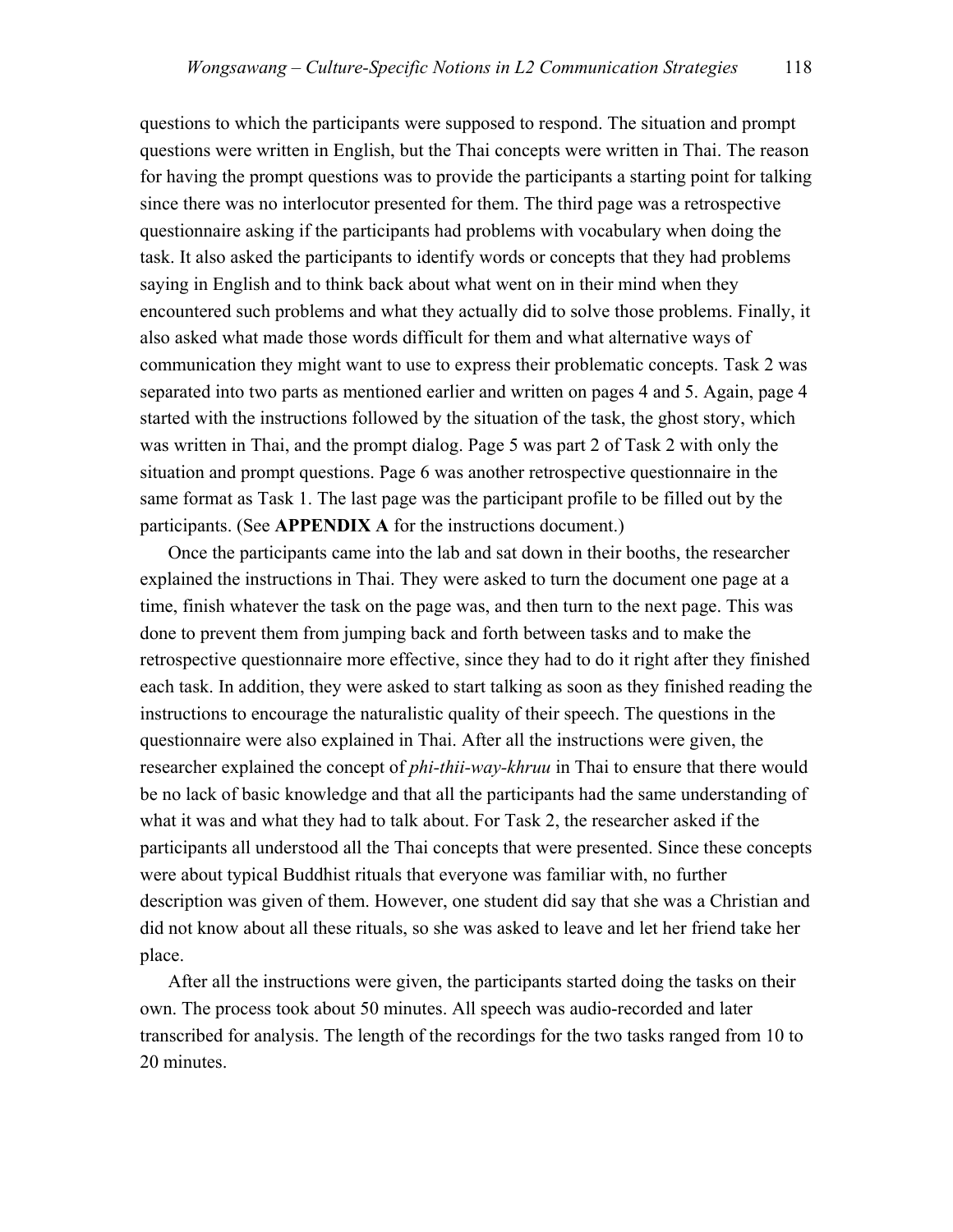#### *Data Analysis*

CS in the data were identified with care. The researcher and her co-coder, a native speaker of English, separately coded the data transcription according to the CS taxonomies summarized in Dörnyei (1995). CS were mainly indicated by the use of filled and unfilled pauses, repeats, self-correction, rising intonation, and explicit signals of uncertainty like "I don't know what it's called in English" or "something like that" (Færch & Kasper, 1983). Initially, the percentage of agreement between the two coders was only 66.56%. This was because for four concepts, the co-coder missed many CS due to his lack of familiarity with the cultural-specific concepts himself. When he was given a lengthy description of the four concepts, he did not recognize the CS. When these four concepts were taken out, the percentage of agreement was 86.85%. The researcher and the co-rater discussed the differences in their coding and the missed CS until they came to the same understanding and identified the same CS.

After this coding, the retrospective questionnaires were used to help identify additional CS, especially topic avoidance, which might be missing or could not be identified from the analysis of the transcription only. Unfortunately, the retrospective questionnaires did not prove to be a good way to identify the topic avoidance strategy. Clearly, there were two words, *suat-mon-uthit-suan-bun-suan-kuson* and *chaw-kamnaay-ween*, that a large number of participants did not talk about in their speech, and these words were not mentioned in the questionnaires as problematic lexical items either. Nonetheless, the participants who used CS for these two words identified them as problematic lexical items in their questionnaires. This indicates that the questionnaires could reveal some problematic items, but such items were only the ones that the participants paid attention to while doing the task. The reason some participants did not talk about these particular concepts might be that the task did not require them to talk about every concept, but rather only to give the main points needed to understand general Buddhist ceremonies.

#### **RESULTS**

 The CS found in this study were limited to nine categories: message abandonment, topic avoidance, circumlocution, approximation, use of all-purpose word, restructuring, code-switching, and mime. The following will explain and illustrate each strategy that was used:

1. *Message abandonment*: " …just like you pay respect to Buddha um I'm not so sure what it's called in English again just like kraap you will um sit down uh huh sit and well…I think in the ceremony you will see the people in the ceremony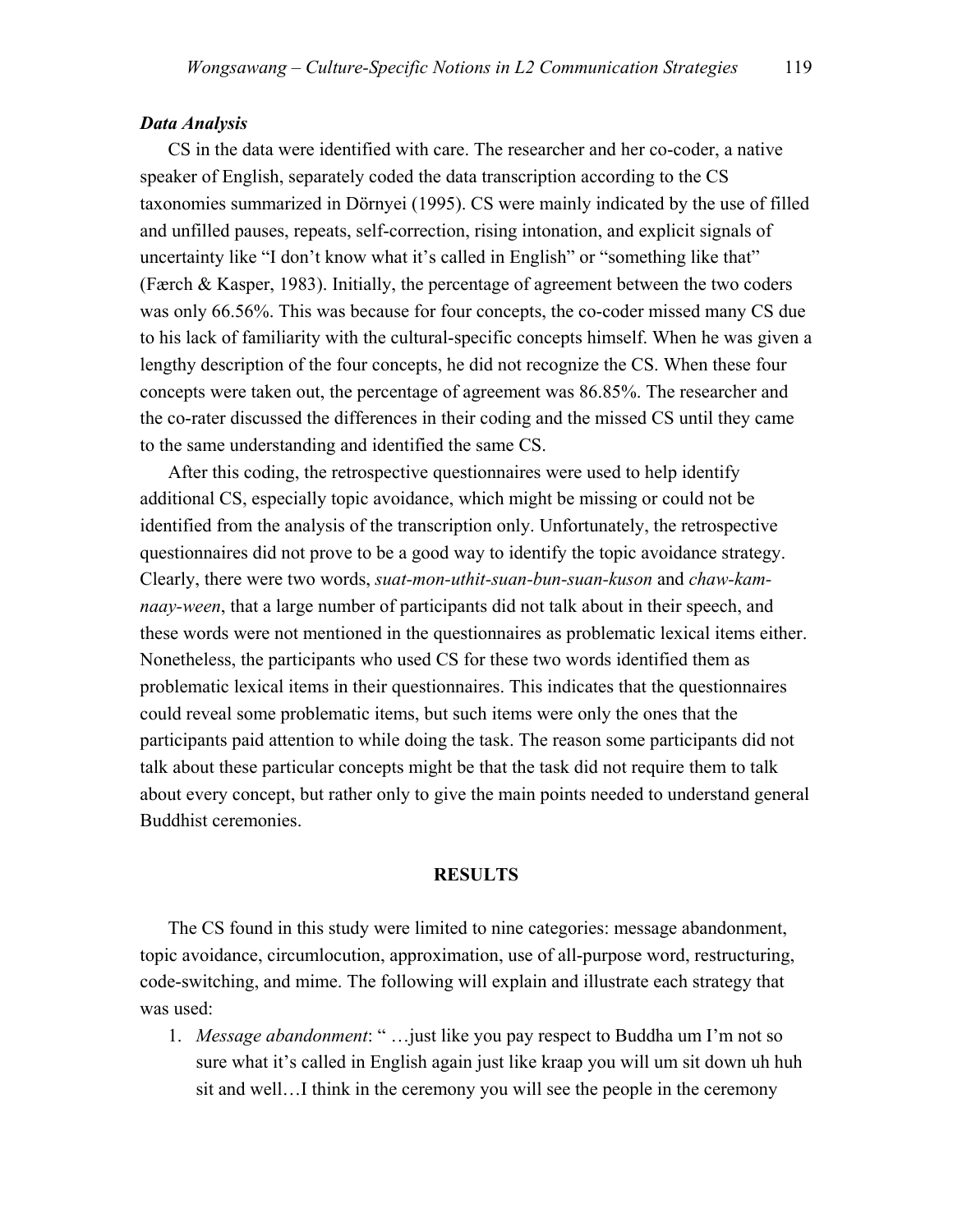how to kraap how to pay respect to the teachers." Here, the participant left her explanation of the verb *kraap* unfinished.

- 2. *Topic avoidance*: participant 18 did not talk about *kraut-nam* in her speech, but this word was written in her questionnaire as one of the words that she had problems explaining and she just "skipped that" as a solution.
- 3. *Circumlocution*: "*phi-thii-way-khruu* is *the ceremony that Thai students show their respect for their teacher*…" The description of the ceremony is given here. It should be noted that there was variability in terms of the use of circumlocution. For other lexical items where circumlocution was used, the description of appearance was given, for example, "…phaan is ummmm…umm...it's a thing I don't know how to explain this thing *that carry…uh…many flowers with candles it's it's very beautiful*." To talk about this same item, another participant chose to give its function or importance as explanation instead as seen in "phaan *is represents the respect for the teacher*." In many cases, both kinds of explanation were given together.
- 4. *Approximation*: "when you go up the stage you must um you must you must *perform your respect to* uh Buddha." To explain *kraap* (to prostrate), one participant used a broad explanation without giving further explanation of *how* to perform this action. Another example of approximation is the use of a term that shares semantic features with the target item. For instance, in "what we have to do is …prepare the *tray* of flowers to to give them," the participant used the word *tray* to refer to *phaan* (a pedestal dish with flower arrangement).
- 5. *Use of all-purpose words*: "and at the same time I I smell the…*something* that's very very terrible" Here, the *empty* lexical item is used to refer to *thuup* (incense stick).
- 6. *Word coinage*: "I the smell you know kind of from...*inscent stick* you know" the participant created a non-existent L2 word to explain the word *thuup*.
- 7. *Restructuring*: "and then they advise me to go to temple to the temple and then um…use…use duh (2.0) and go to the temple and show respect to the Buddhism" When talking about *tham-bun* (to make merit), here, the participant abandoned her original verbal plan, but continued communicating the intended message with an alternative plan.
- 8. *Code-switching*: "they will choose their representative to *carry phaan* you know" The participant used the L1 word *phaan* with L1 pronunciation and within L2 syntax.
- 9. *Mime*: "kraap is a way of showing respect highly respect to uh someone or sacred place in Thailand and their (xxx) *I'll show you* yea" The use of this non-linguistic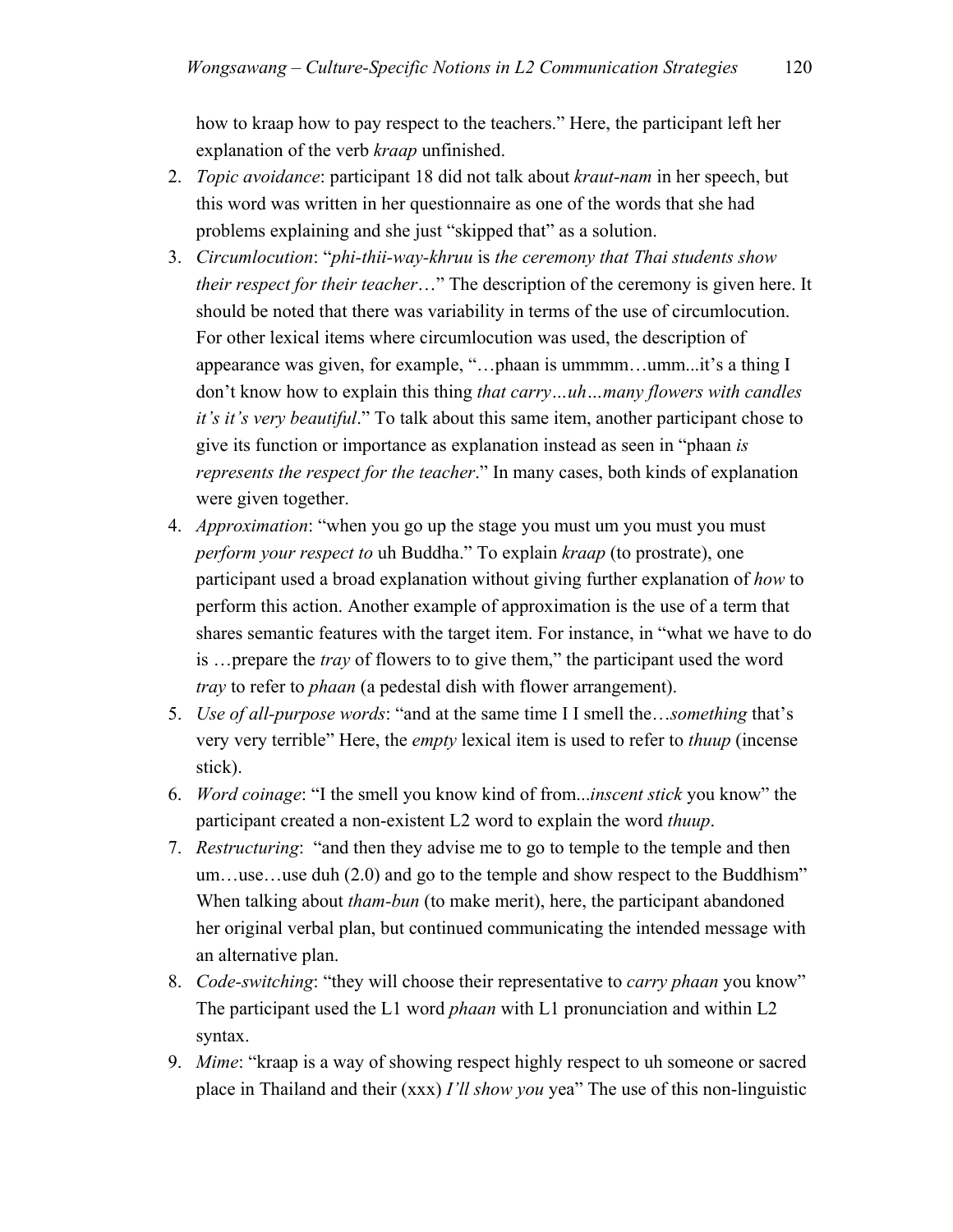strategy was shown by the participant's preference to use visual illustration to explain the action *kraap*.

Since culture-specific notions are complicated concepts to explain and there is variation between the use of approximation and circumlocution, more examples will be provided regarding the distinction between the two. Basically, approximation occurs when the utterance gives a broad explanation of the target concept without going into details, whereas circumlocution of the same target lexical item involves a detailed description of it. It should be noted here that approximation is not only the use of a single alternative lexical item which shares the same semantic as the target item (Bialystok, 1983, Tarone, 1977, and Willems, 1987), but is also the use of a broader explanation relative to the circumlocution used.

| Words          | <b>Circumlocution</b>                                        | Approximation         |  |
|----------------|--------------------------------------------------------------|-----------------------|--|
| Kraap          | to put your hand togetherand like                            | show respect to the   |  |
|                | um a lotus                                                   | Buddha image          |  |
| Phaan          | in the phaan it um consists of a                             | the utensil           |  |
|                | lot of flowers                                               |                       |  |
| Khlaan-khaw    | walk on your knees                                           | crawl                 |  |
| <b>Thuup</b>   | we lit it when we want to                                    | stick                 |  |
|                | show respect to Buddha                                       |                       |  |
| Phaa-thung     | an old one is ah piece of cloth you                          | Thai style Thai cloth |  |
|                | put it around you're your body as a                          |                       |  |
|                | skirt                                                        |                       |  |
| Sa-bay         | for the top you use another piece of                         | traditional Thai wear |  |
|                | cloth a very long narrow piece of cloth                      |                       |  |
|                | and you wrap it around your chest                            |                       |  |
| Phom-chuk      | you put your hair um you put t upward Thai ancient hairstyle |                       |  |
|                | to be to:: together it on top of your head                   |                       |  |
| Choong-kra-ben | It's made of a cloth and they wrap                           | Thai traditional wear |  |
|                | around your legs                                             |                       |  |
| Tham-bun       | to go to the temple and like um give                         | make a charity        |  |
|                | food and other things to the monks                           |                       |  |
| Tak-baat       | to offer food to the monk every                              | do the merit          |  |
|                | morning                                                      |                       |  |
| Kruat-nam      | pouring water to the soil to show that                       | pray for the dead     |  |
|                | you willingly give merit to those                            |                       |  |
|                | people                                                       |                       |  |
|                | Chaw-kam-naay-ween people you have offend before             | the angel             |  |
|                |                                                              |                       |  |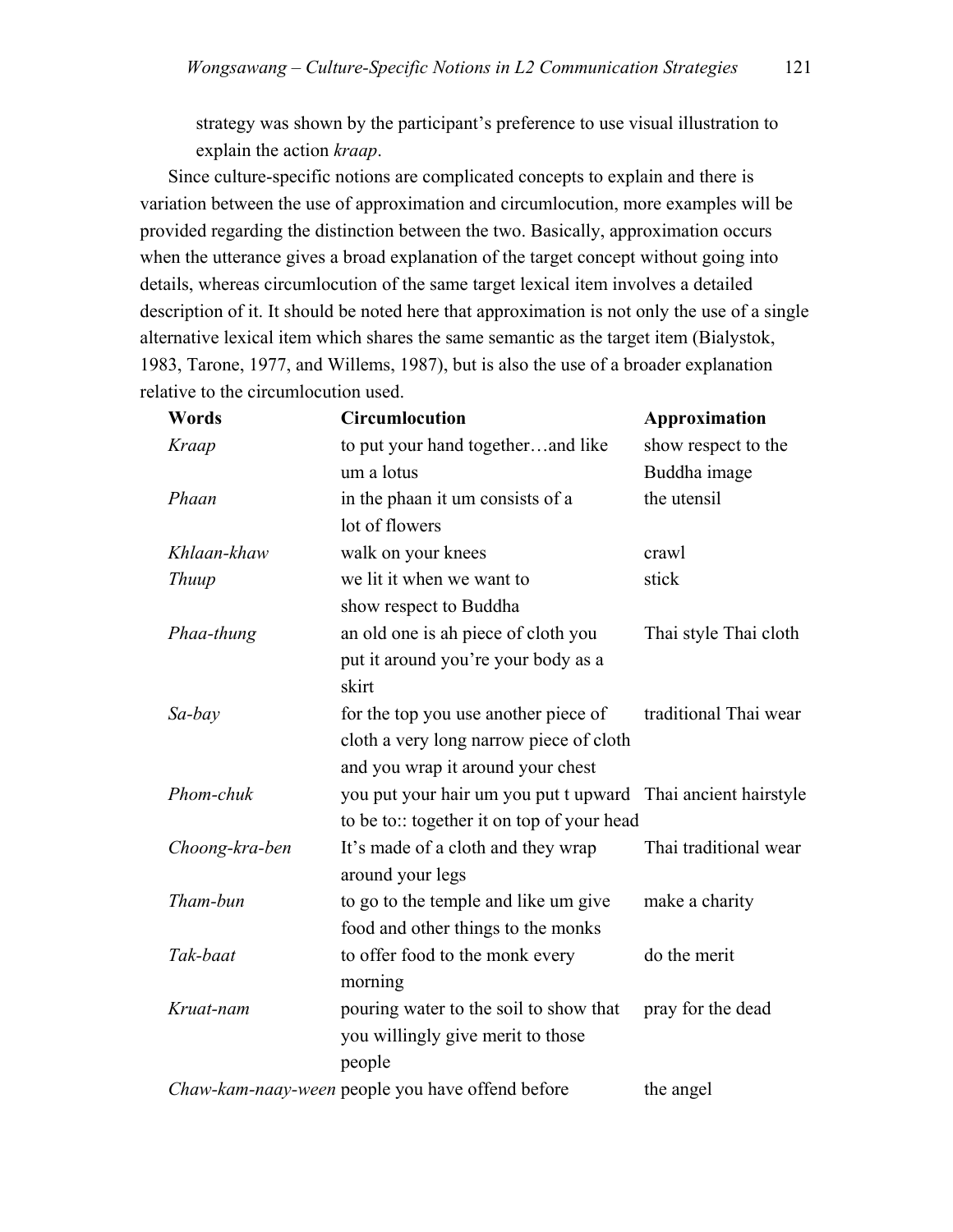All the utterances were counted as CS when they were used to talk about the target items the first time those items were introduced in speech. Use of L1 words was counted as code-switching only when it was used in L2 syntax, but it was not counted when it was used to introduce the target item. For example, "phaan is a kind of tray" is not counted, but "we have to prepare phaan which is a half foam or vase" was counted. The total number of CS elicited is shown in Table 1 below.

#### Table1

| Word #         |                |                |                |                | Strategies     | Found          |                |                                 |                |        |       |
|----------------|----------------|----------------|----------------|----------------|----------------|----------------|----------------|---------------------------------|----------------|--------|-------|
|                | Mess.          | Topic          |                |                |                | Word           |                |                                 |                |        |       |
| Task 1         | Aban.          | Av.            | Circum.        | Approx.        | <b>APW</b>     | Coin.          |                | Restruc. Code-Sw. Mime Total CS |                |        | $\%$  |
|                |                |                | 31             |                | 1              |                |                |                                 |                | 32     | 6.24  |
| $\overline{c}$ |                |                | 31             | 9              | $10\,$         |                | 1              | 11                              |                | 62     | 12.09 |
| 3              | $\overline{c}$ |                | $\overline{7}$ | 29             |                |                |                | 9                               | $\overline{4}$ | 51     | 9.94  |
| 4              |                |                | 19             | $\overline{4}$ |                |                |                |                                 |                | 24     | 4.68  |
| Task 2         |                |                |                |                |                |                |                |                                 |                |        |       |
| 5              | 1              |                | 20             | 10             | 11             | $\overline{4}$ |                | 4                               |                | 50     | 9.75  |
| 6              |                |                | 11             | 29             |                |                |                | 6                               |                | 46     | 8.97  |
| 7              |                |                | 13             | 21             |                |                |                | 6                               |                | 40     | 7.80  |
| 8              |                | 3              | 15             | 14             |                |                |                |                                 |                | 33     | 6.43  |
| 9              |                | $\overline{2}$ | 10             | 24             |                |                |                | 4                               |                | $40\,$ | 7.80  |
| 10             |                |                | 14             | $\overline{7}$ | $\overline{2}$ |                | $\overline{2}$ |                                 |                | 25     | 4.87  |
| 11             |                | 1              | 25             | $\overline{4}$ |                |                |                | 4                               |                | 34     | 6.63  |
| 12             |                | 1              | 32             | $\mathbf{1}$   | 1              |                |                | 11                              |                | 46     | 8.97  |
| 13             |                |                | 13             |                |                |                |                |                                 |                | 13     | 2.53  |
| 14             |                | 1              | 13             | $\overline{2}$ | 1              |                |                |                                 |                | 17     | 3.31  |
| Total CS       | 3              | 8              | 254            | 154            | 26             | 5              | 3              | 56                              | $\overline{4}$ | 513    |       |
| $\frac{0}{0}$  | 0.58           | 1.56           | 49.51          | 30.02          | 5.07           | 0.97           | 0.58           | 10.94                           | 0.78           |        |       |

#### *Number of Strategies Used*

Table 1 clearly shows that circumlocution is the most frequently used CS (49.51%), and approximation is second (30.02%). Besides code-switching (10.94%), other types of CS made up only 9.53% of all the strategies used in total. Table 1 also shows that circumlocution was used more frequently than other strategies in most items, but not for items 3, 5, 6, and 8. More explanation will be given below about this. When looking at the relationship between numbers of CS and the lexical items, it can be seen that all 14 items generated 13-62 occurrences of overall CS. There were some words that had distinctively low numbers of CS, especially items 13 and 14. The reason for this is that these words were totally omitted by participants in their speech, i.e., they did not talk about them at all, and they did not mention them in their retrospective questionnaires, either. For Item 13 (*suat-mon-uthit-suan-bun-suan-kuson*), 17 participants did not talk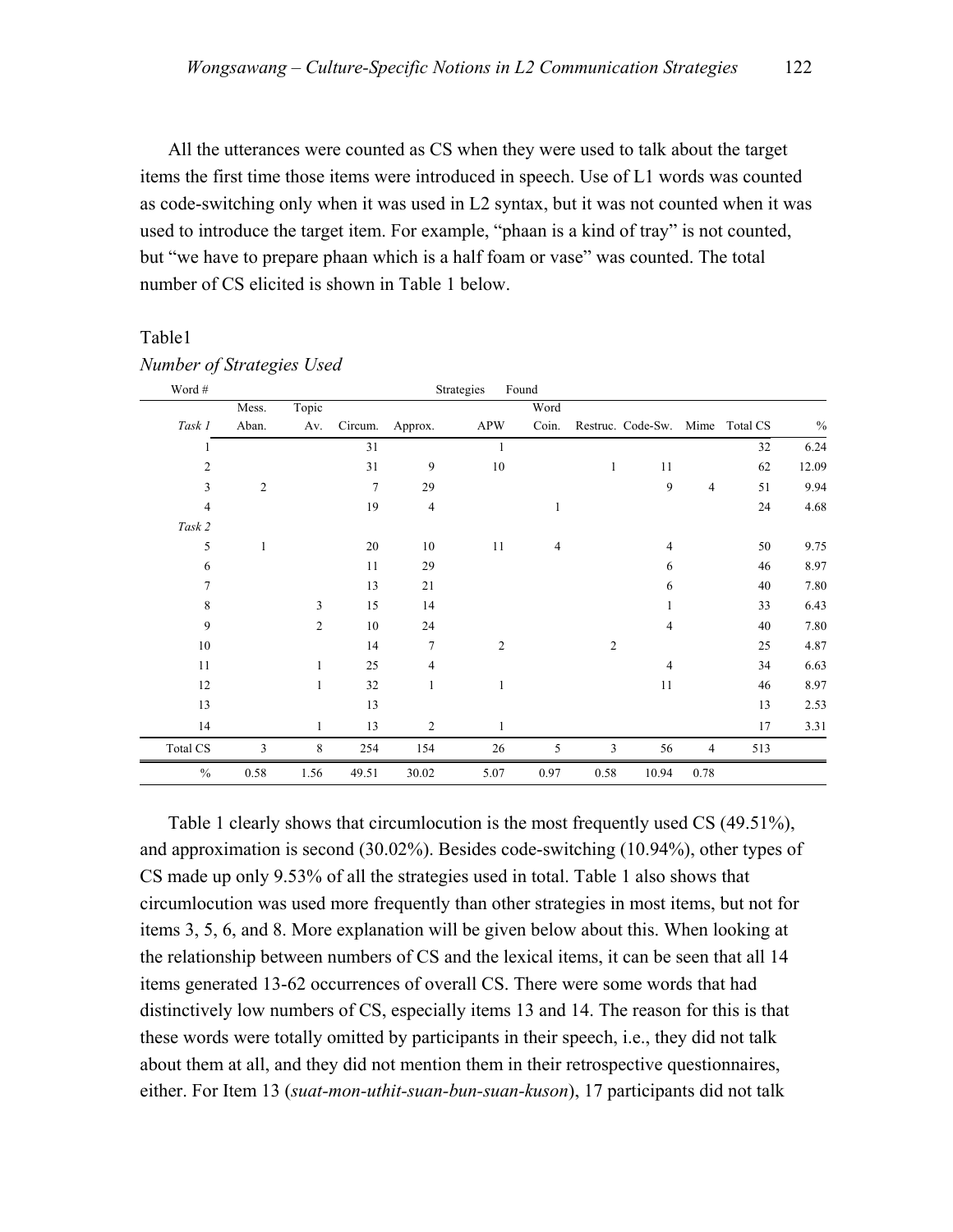about this concept at all, and item 14 (*chaw-kam-naay-ween*) was not mentioned by 17 participants. Moreover, item 10 (*tham-bun*) was not problematic for 12 participants, and therefore, fewer CS were elicited. Lastly, seven participants did not talk about item 4 (*khlaan-khaw*). The reason that these missing words were not counted as topic avoidance was mentioned earlier in the discussions of the data analysis and the ineffectiveness of retrospective questionnaires.

In addition, rare CS like mime and word coinage appeared with some specific items. Mime occurred only in item 3 (*kraap*), which is a verb that is hard to explain. It would be much easier for the participants to demonstrate the action than give a verbal explanation of it, but since the task required them to speak, they had no other choice. This fact is also supported by the questionnaires. All the participants said they would rather act out or demonstrate the action as a better solution to the communicative problem. Word coinage occurred with item 5 (*thuup*). Two participants did not have any problems with this word at all, whereas it seemed that the participants who used word coinage for this lexical item had some idea of what the target word is in English, but their knowledge was not exact. As the example illustrated earlier, three participants used *inscent* to refer to incense sticks, and the one used *conscent*. These two words are really close to *incense* and their roots might be the word *scent* in English which corresponds to the quality of incense stick that needed to be mentioned in the story retelling.

Besides CS elicited from the 14 lexical items that were the focus of the study, there were also other CS that occurred with other words. Lexical items that were not expected to be problematic were words that Task 1 did not require the participants to talk about (i.e., they were not written in the task instructions), but rather they were words that came up in some participants' speeches as a necessary part of their explanation of the ceremony that they had to talk about. These words were *to-muu-buu-chaa* (a set of tables where Buddha images are placed) and *phra-phut-tha-ruup* (a Buddha image). It should be noted that not all the participants had problems with these words. For the first word, only 10 participants talked about it by using circumlocution, for example, "it is a table that located that locate um a Buddhist figure." The second word was problematic for eight participants. They all used approximation like "the Buddhist," "the Buddha," and "the statue of the monk" to refer to this lexical item.

Next, there were embedded CS or CS that occurred within other CS. These embedded (Bialystok, 1983) or subordinate CS (Poulisse, 1990) strategies existed only within circumlocution in this study. This corresponds with the finding of Poulisse (1990) who claims that other kinds of CS do not activate other lexical items. When using circumlocution, the participants have a chance of running into another lexical problem. In this study, there were not many embedded strategies. Embedded CS are seen in item 10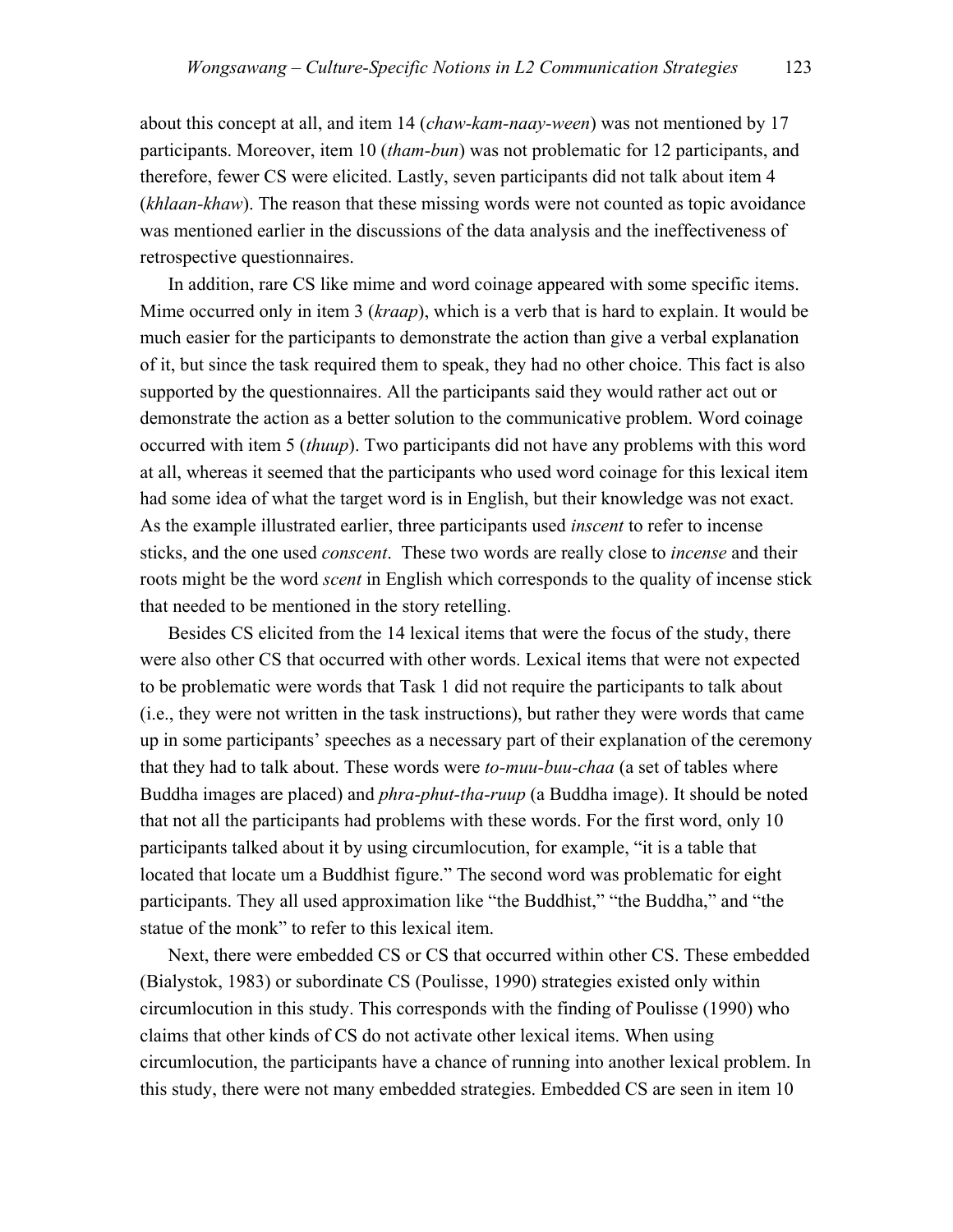*tham-bun*. Four participants used circumlocution to explain what *tham-bun* (to make merit) was and three of them used all-purpose words like *something* and *anything* to generalize what they do at a temple, for instance, "I should go to ah give something to the temple." Another participant restructured her speech and finally abandoned the message altogether as seen in the following utterance: "they advise me to go to the temple to uh (2.0) so to the temple to give them the um…to tell that so to the temple to the monk so…because you saw that and you will not see it again." The other item that caused the use of embedded strategies is item 2 *phaan*. By explaining that *phaan* has many kinds of flowers in it, seven participants had to employ CS like code-switching, approximation and circumlocution to talk about those flowers. We can see this use of embedded CS in the following utterance: "in the phaan we the flowers that consist of a dok-khem um yaaphraek some kind of a grass and um what is that dok-makhua and khaaw-tok all those are the symbols of good things…"

In addition to understanding which CS were generally preferred, another interesting point that came up when looking at the data more closely is the relationship between approximation, all-purpose words, code-switching, and circumlocution. There is a noticeable pattern: approximation, all-purpose words, and code switching (L1 words) were followed by circumlocution except for items 3, 6, 7, 8 and 9. The distribution of these CS with regard to lexical items is shown in Table 2. The + sign indicates that the strategy is followed by circumlocution and the – sign indicates that it is not.

It is clear that for items 1, 2, 4, 5, 10, 11, 12, and 14, approximation, all-purpose words, and L1 words were followed by circumlocution, whereas for items 3, 6, 7, 8, and 9, approximation was used more often without circumlocution. Also, for this latter group of items, the use of L1 words with circumlocution is not as distinctly great as for the former group, and all-purpose words were not used at all.

In the first group of lexical items, it is not surprising that all-purpose words were used with circumlocution because when using semantically empty words like *thing* or *something*, more explanation is needed to clarify what the speaker means. In the latter group, no all-purpose words were used because the participants opted for approximation instead as seen in the much higher number of approximations used. This can be explained by the fact that, in the latter group, the approximation terms are presumably much easier to retrieve for the participants. Item 3 is the verb *kraap*, which is not explainable by using all-purpose words, and items 6-9 all of which concern Thai traditional costume. Thus, it was a lot easier for the participants to come up with approximation words like *clothes*, *wear*, and *costume* modified by adjectives like *traditional* and *ancient* since these are words that were more available to them. On the other hand, words like *container* or *stick* that a few participants used for items 2 and 5, respectively, might not be as available for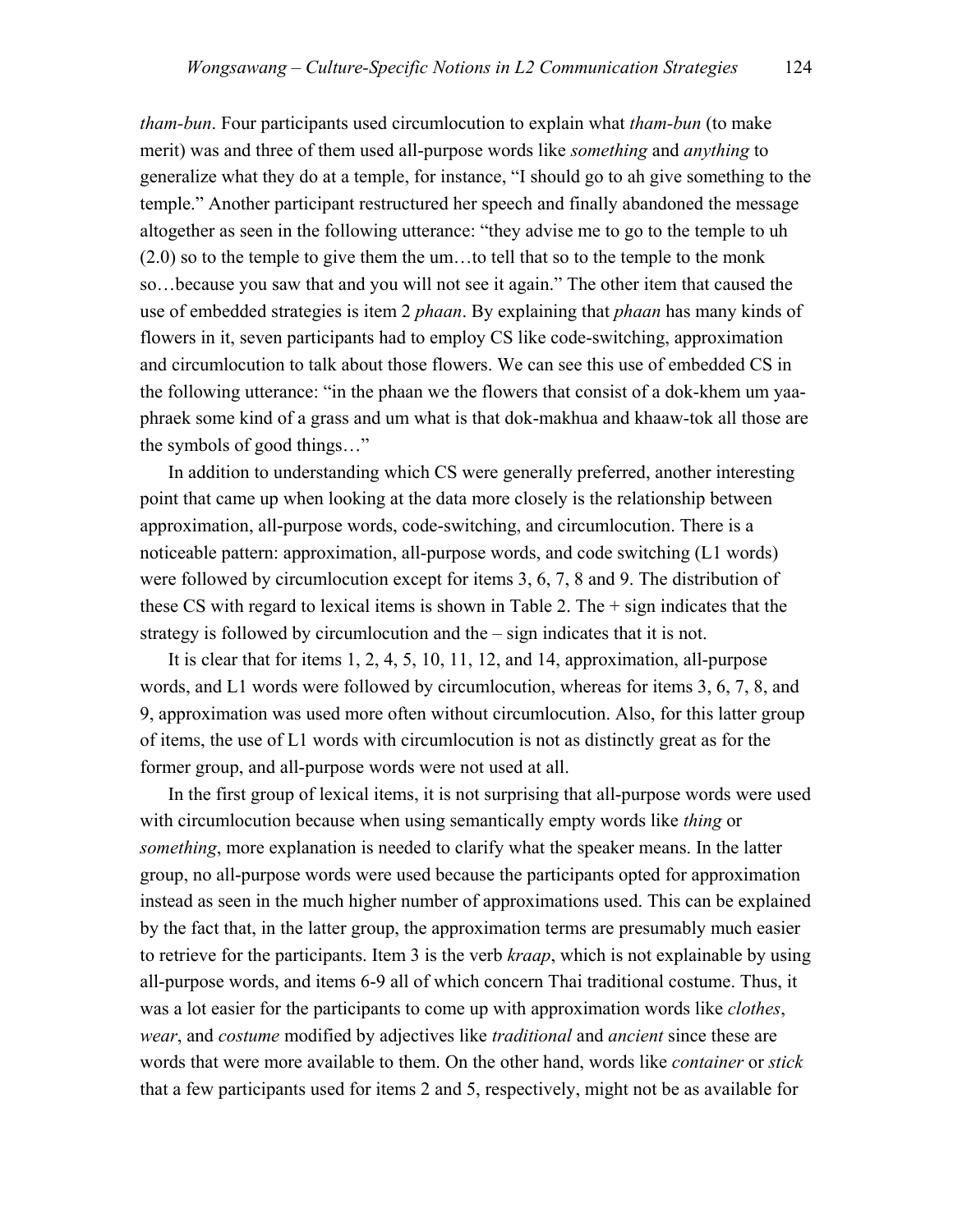most participants. Therefore, they had to fill in the gaps in their speech with all-purpose words instead.

#### Table 2

*Distribution of Approximation, All-Purpose Words, and L1 Words with Circumlocution* 

|                | Approximation            |        | All-purpose words |                          | L1 words         |                |
|----------------|--------------------------|--------|-------------------|--------------------------|------------------|----------------|
| Lexica         |                          |        |                   |                          |                  |                |
| 1 Items        |                          |        | $\boldsymbol{+}$  |                          | $\boldsymbol{+}$ |                |
| 1              | $\overline{\phantom{a}}$ | ۰      | $\mathbf{1}$      | $\overline{\phantom{0}}$ | -                | Ξ.             |
| $\overline{2}$ | 6                        | 3      | 10                |                          | 9                | $\overline{2}$ |
| $\overline{4}$ | 4                        |        |                   |                          |                  |                |
| 5              | $\tau$                   | 3      | 8                 | 3                        | 3                | 1              |
| 10             | 4                        | 3      | $\overline{2}$    |                          |                  |                |
| 11             | 3                        | 1      |                   |                          | 3                | 1              |
| 12             | 1                        |        | 1                 |                          | 11               |                |
| 14             | $\overline{2}$           |        | 1                 |                          |                  |                |
| Subtotal       | 27                       | 10     | 23                | 3                        | 26               | $\overline{4}$ |
|                |                          |        |                   |                          |                  |                |
| $3**$          | $\overline{7}$           | $22\,$ |                   |                          | 5                | $\overline{4}$ |
| $6***$         | 10                       | 19     |                   |                          | 3                | 3              |
| $7**$          | 6                        | 15     |                   |                          | $\overline{4}$   | $\overline{2}$ |
| 8**            | $\overline{3}$           | 11     |                   |                          | 1                |                |
| $9**$          | $\overline{7}$           | 17     |                   |                          | $\overline{2}$   | $\overline{2}$ |
| Subtot         | 33                       | 84     |                   |                          | 15               | 11             |
| al             |                          |        |                   |                          |                  |                |
| Total#         | 60                       | 94     | 23                | 3                        | 41               | 15             |

\*\* indicates lexical items that have more approximation that was not followed by circumlocution.

For the use of L1 words, the first group of items shows a preference for circumlocution, whereas for the other group this preference is not as distinctive. L1 words in the context and situation of the tasks (talking to a foreigner who has no background in Thai culture) were more or less *empty* as all-purpose words. Hence, an explanation for what the words were was needed to create mutual understanding between the speaker and the listener. The fact that L1 words in the latter group of items were not as often followed by circumlocution as the ones in the first group is because the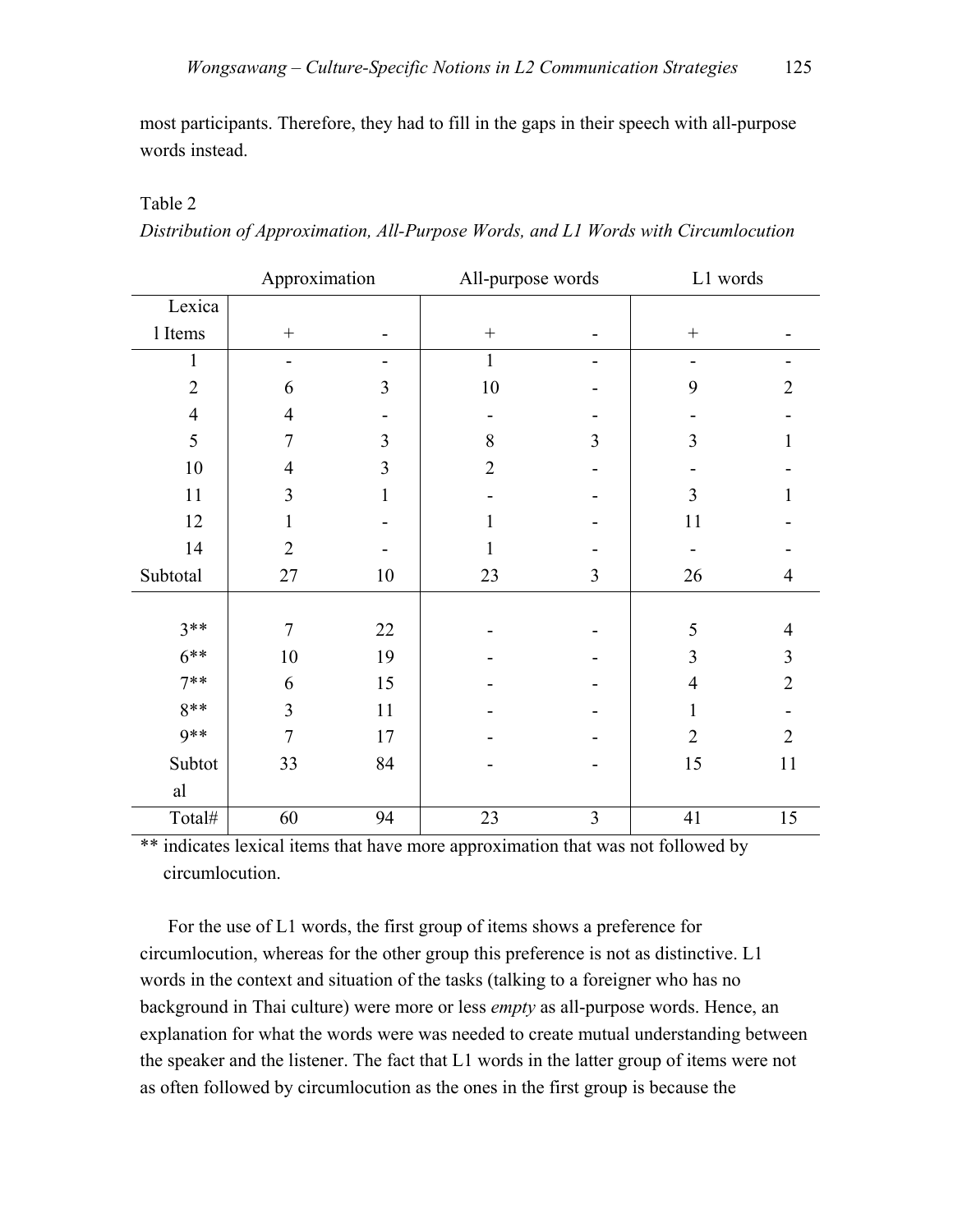participants preferred to use approximation in their explanation of the terms since it is easier to give only short and broad explanation using L2 words that were available for them. The nature of the tasks themselves might have had some effect on this preference between approximation and circumlocution since the tasks did not require that the participants give as clear an explanation as possible. In addition, because items 6-9 are in the story-retelling task, participants might not see the importance of giving a clear picture of what the ghosts were wearing.

Lastly for this observation, the numbers of approximations with circumlocutions in the two groups are obviously different. In the first group, more approximations (27 out of 37) were followed by circumlocutions while in the second group, most approximations were used with circumlocutions (60 out of 94). This can be explained by looking at the how much the approximations needed to be clarified. For the first group, the approximations used, for example *tray*, *utensil*, and *ritual*, need clarification to specify what kinds of trays, dishes, or rituals were being talked about, while in the other group, the target items were sufficiently referred to by using phrases that are meaningful in themselves like "pay respect to the Buddha image" and "Thai traditional wear."

Finally, it is observed that after explaining the target items the first time they were introduced in the speech, the participants always used the same words subsequently that they used initially, whether this was an approximation, all-purpose words, or L1 words to refer to the same concepts when they reappear in their speech. For instance, " what we have to do is…prepare the tray of flowers to to give them and …start with…the there will be a represent to give the teacher this tray of flowers." Moreover, L1 words that were not counted as code-switching but were explained by approximation and/or circumlocution were usually used again, for example, "phaan is the symbol of respect um…you must take the take phaan and go up the stage."

#### **DISCUSSION**

This study has demonstrated that the use of culture-specific notions as referents is a good way to elicit CS use, since quite a large number of CS were detected. In addition, the use of these notions makes it possible to anticipate and control problematic lexical items. This is useful for designing tasks that are to be more naturalistic than experimental by putting target items in context like story retelling.

Like other studies, this one found that the most frequently used CS were circumlocution and approximation. Lack of other kinds of CS, especially ones that involve interlingual transfer (Færch & Kasper, 1983) like foreignizing and literal translation may be due to the distance between the L1, Thai, and the target language,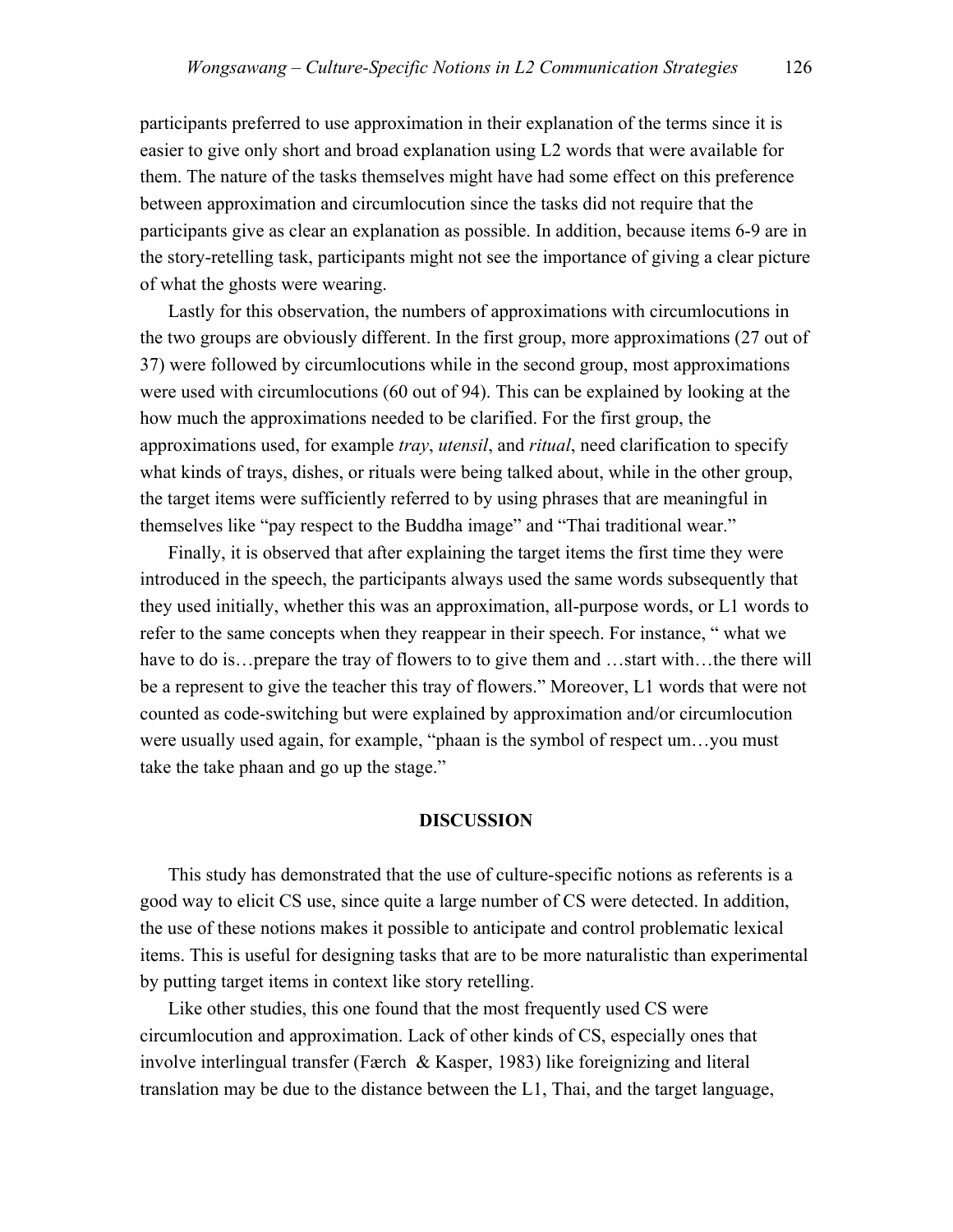English. Thai belongs to the Tai language family whereas English belongs to the Indo-European one. They are distant from each other not only grammatically but also phonetically. This results in a lack of CS that rely on L1 and L2 combination. A similar result was also found by Chen (1990) who studied CS used by Chinese speakers. Moreover, other kinds of CS, nonlinguistic ones like mime and interactive ones like appeal for help, were used very limitedly or not used at all. Mime was used only in one item, *kraap*, a verb that is easier to demonstrate than talk about. The nature of the task being conducted in a lab and the participants not having an interlocutor explains the absence of this strategy. In the questionnaires, all the participants said that they would prefer to demonstrate this action by acting out instead of explaining verbally. In the same way, appeals for help were not found, due to the fact that participants did not have interlocutors who could provide them with help.

The pattern of approximation, all-purpose words, and L1 words followed by circumlocution can be explained as follows. Poulisse (1990) defines approximation and circumlocution as holistic and analytic approaches, respectively. She also states that the distinction between the two CS is very similar to the one between *holistic* and *segmental* perspectives and encoding styles proposed by Clark and Wilkes-Gibbs (1986). By using the same perspectives in coding CS, Kellerman, Bongaerts, and Poulisse (1987) and Kellerman, Ammerlaan, Bongaerts, and Poulisse (1990) also propose that there is a hierarchy of the use of referential strategies used in describing abstract novel figures. Kellerman et al. (1987  $&$  1990) classify referential strategies into holistic, partitive, and linear, and claim that there exists a hierarchy of holistic over partitive over linear. They also claim that the holistic approach is preferred as a first attempt because the least effort is required. This hierarchy or pattern of strategies can shed light on the pattern found in this present study. The use of approximation followed by circumlocution functions in the same way as the holistic, partitive, and linear hierarchy. When an L2 learner does not have an appropriate L2 word for a concept, he can choose to use either the holistic approach, relating the concept to one which is close to it, or the analytic approach, analyzing it into components of properties, to describe the concept (Poulisse, 1990). The novel abstract figures in referential strategies have not been lexicalized in the speaker's L1 or L2 in the same way that culture-specific notions are not in the participants' L2 in this study. When encountering this gap in their L2 lexical knowledge, the participants chose to employ approximation, the strategy that requires the least effort, a general problem-solving principle. If this strategy does not yield a satisfactory result, however, then another attempt is tried by using circumlocution or analytic approach, which are similar to the partitive and linear approaches in referential strategies. This hierarchy is undoubtedly shown in this study. When approximation is adequate for clarifying the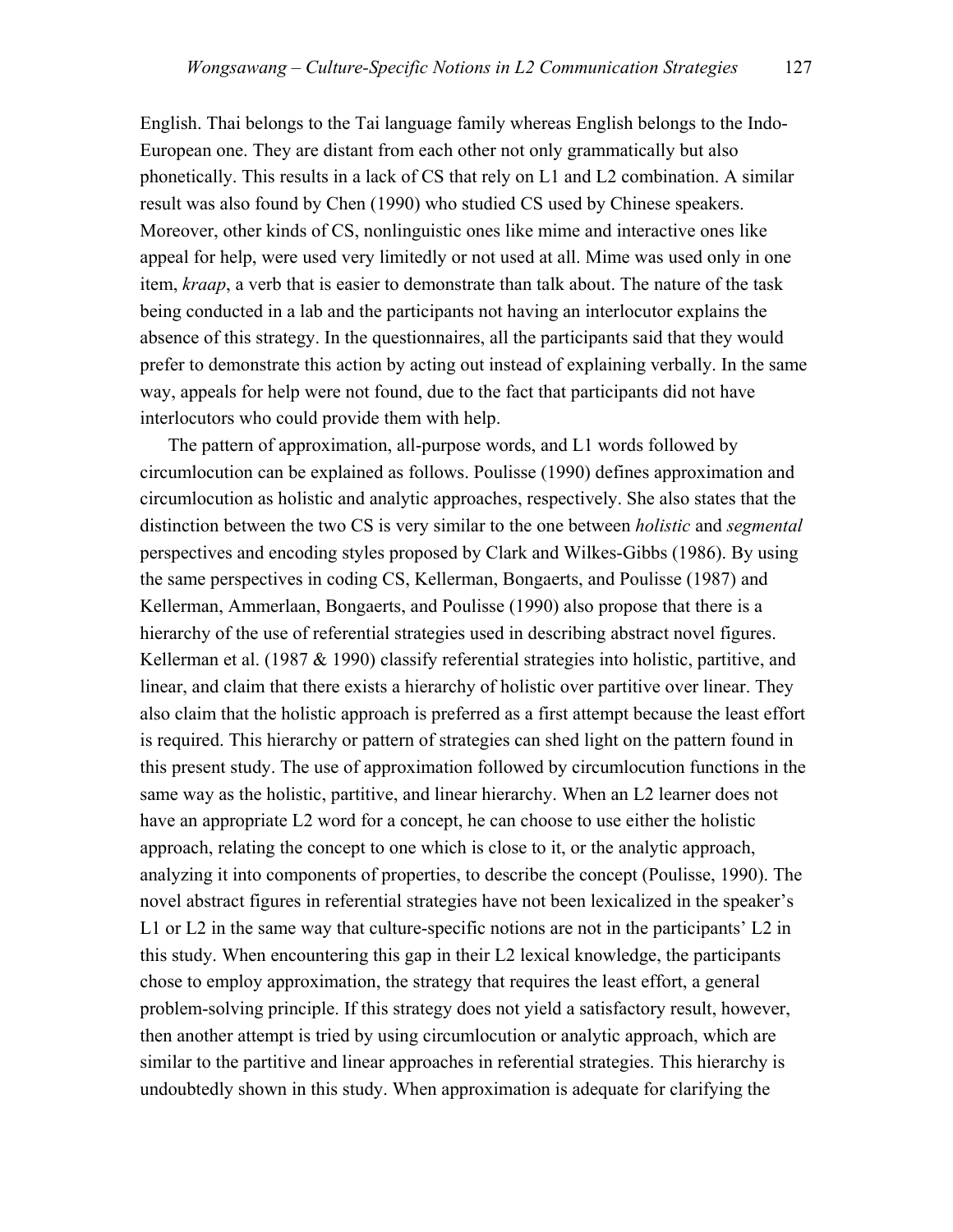problematic notions as seen in items 3 and 6-9, not many participants chose to use circumlocution, but when the approximation is vague, they chose to give more explanation by using circumlocution. The use of all-purpose words and L1 words can be explained by the same principle. To fill in the gap in his lexical knowledge at the time of speaking, the speaker uses the word that is most available, thus demanding the least amount of effort. The use of all-purpose words and L1 words suit their needs well. It should be noted that no violation of this hierarchy is found in the present study, that is, circumlocutions were never followed by approximations, all-purpose words or L1 words.

Furthermore, culture-specific notions, as mentioned in the introduction, are different from other kinds of referents in terms of the participants' familiarity with the notions. The reason these notions are difficult to express in English is not only that they have no equivalent translation in English, but also because, even though the participants were all familiar with all the items, their knowledge about them is so implicit. In other words, the simple fact that these words do not exist in English made it difficult for the participants to talk about them as they stated in the questionnaires. In contrast to other kinds of CS referents, familiarity with referents did not prove to be of any help to the speakers in this study. This proposition can be further explained by the concept of declarative and procedural knowledge (Færch & Kasper, 1983, 1984; Robinson, 1989, 1993). Declarative knowledge, i.e., *knowledge that* is the participants' full understanding of the culture-specific notions presented in this study. What they lack is, on the other hand, procedural knowledge, i.e., *knowledge how*. This procedural knowledge is important for linguistic production since it is an ability to encode declarative knowledge that one has in a language. The participants in this study had never been required to talk about these culture-specific notions in their L2 before; therefore, their knowledge of *how* to talk about them was totally missing in their L2. With regard to this concept, a pedagogical implication can be drawn here. This study suggests that in order for an L2 learner to be competent, not only is declarative knowledge necessary, but procedural knowledge should be highly promoted as well.

Finally, there are some methodological concerns in this study. First, to elicit some CS like topic avoidance, more effective retrospective protocols should be collected. Not only will they yield a more exact count of topic avoidance, but they can also give a better understanding of why some words were not talked about at all, whether it was attributable to the task or not. Second, this study was conducted in a somewhat experimental environment. Even though the tasks were designed to be naturalistic compared to other CS studies, the participants did not have any interlocutors, and this, as a result, affected their choice of CS as mentioned before. Further CS research should take these points into account.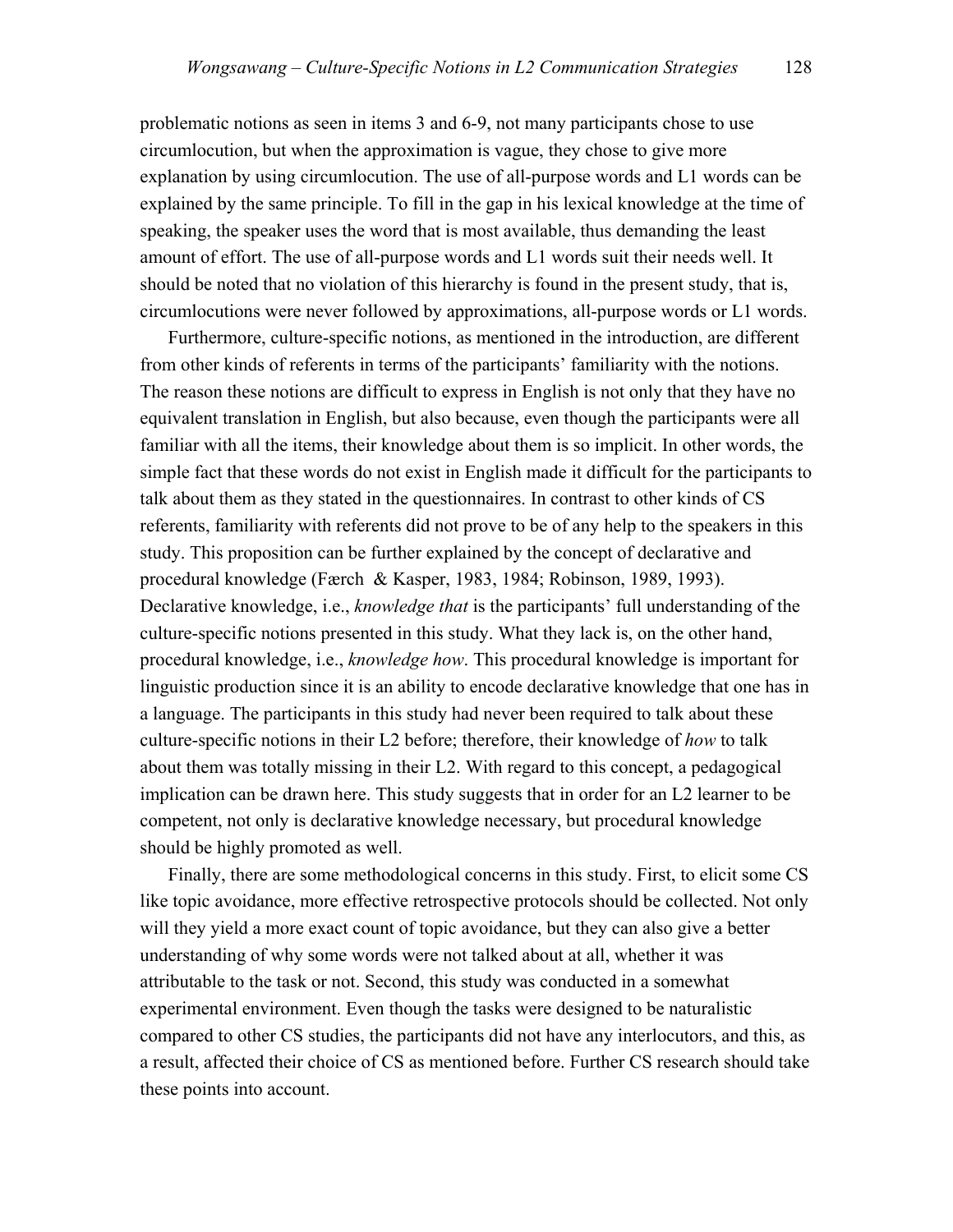#### **REFERENCES**

- Bialystock, E. (1983). Some factors in the selection and implementation of communication strategies. In C. Faerch & G. Kasper (Eds.), *Strategies in interlanguage communication* (pp. 100-18). London: Longman.
- Bongaerts, T., & Poulisse, N. (1989). Communication strategies in L1 and L2: Same or different? *Applied Linguistics, 10,* 253-268.
- Chen, S.-Q. (1990). A study of communication strategies in interlanguage production by Chinese EFL learners. *Language Learning, 40,* 155-187.
- Dechert , H.(1983). How a story is done in a second language. In C. Faerch & G. Kasper (Eds.), *Strategies in interlanguage communication* (pp. 175-195). London: Longman.
- Dickson, W., Miyake, N., & Muto, T. (1977). Referential relativity: Culture-boundedness of analytic and metaphoric communication. *Cognition, 5,* 215-233.
- Dörnyei, Z. (1995). On the teachability of communication strategies. *TESOL Quarterly, 29*, 55-85.
- Færch ,C., & Kasper, G. (Eds.). (1983). *Strategies in interlanguage communication.*  London: Longman.
- Færch, C., & Kasper, G. (1984). Pragmatic knowledge: Rules and procedure. *Applied Linguistics, 5,* 214-226.
- Haastrup, K., & Phillipson, R. (1983). Achievement strategies in learner/native speaker interaction. In C. Faerch & G. Kasper (Eds.), *Strategies in interlanguage communication* (pp. 140-158). London: Longman.
- Kasper, G., & Kellerman, E. (Eds.). (1997). *Communication strategies: Psycholinguistic and sociolinguistic perspectives*. New York: Longman.
- Kellerman, E., Bongaerts, T., & Poulisee (1987). Strategy and system in L2 referential communication. In R. Ellis (Ed.), *Second language acquisition in context* (pp.100- 112). Englewood Cliffs, NJ: Prentice-Hall.
- Kellerman, E., Ammerlan, T., Bongaerts, T., & Poulisse, N. (1990). System and hierarchy in L2 compensatory strategies. In R. Scarcella, E. Anderson, & S. Krashen (Eds.), *Developing communicative competence in a second language* (pp. 163-178). New York: Newbury House.
- Krauss, R., & Weinheimer, S. (1964). Changes in reference as a function of frequency of usage in social interaction: A preliminary study. *Psychonomic Science, 1,* 113-114.
- Lloyd, P. (1990). Children's communication. In R. Greive & M. Hughes (Eds.), *Understanding children: Essays in honor of Margaret Donaldson* (pp. 49-70). Oxford: Blackwell.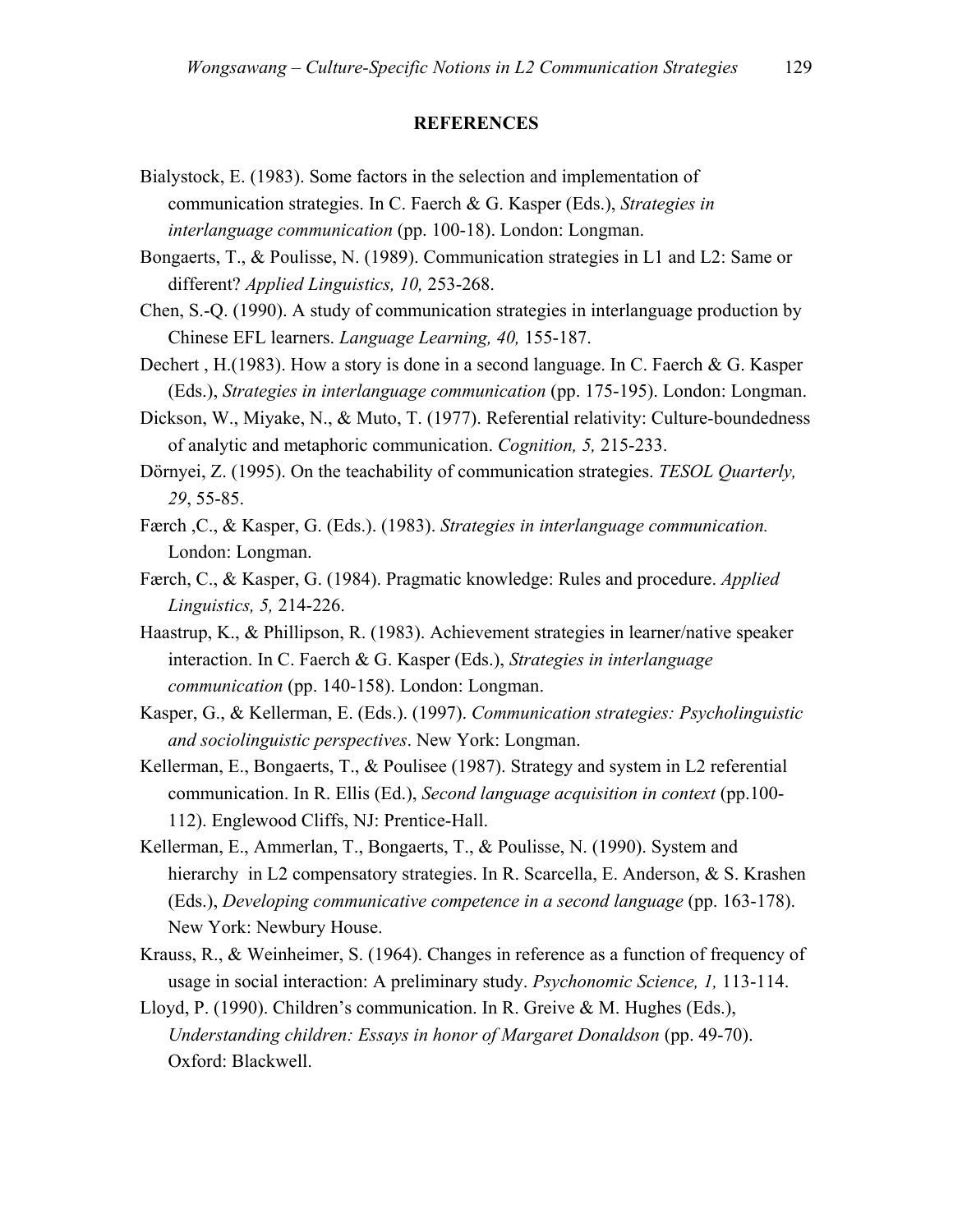- Lloyd, P. (1991). Strategies used to communicate route directions by telephone: A comparison of the performance of 7-year-olds, 10-year-olds and adults. *Journal of Child Language, 18,* 175-189.
- Lloyd, P. (1992). The role of clarification requests in children's communication of route directions by telephone. *Discourse Processes, 15,* 339-357.
- Lloyd, P. (1997). Developing the ability to evaluate verbal information: The relevance of referential communication research. In G. Kasper & E. Kellerman (Eds.), *Communication strategies: Psycholinguistic and sociolinguistic perspectives* (pp. 131-145). New York: Longman.
- Paribakht, T. (1985). Strategic competence and language proficiency. *Applied Linguistics, 6,* 132-146.
- Poulisse, N. (1990). *The use of compensatory strategies by Dutch learners of English*. Dordrecht, NL: Foris.
- Robinson, P. J. (1989). Procedural vocabulary and language learning. *Journal of Pragmatics, 13(4),* 523-546.
- Robinson, P. J. (1993). Procedural and declarative knowledge in vocabulary learning: Communication and the language learner's lexicon. In T. Huckin, M. Haynes, & J. Coady (Eds.), *Second language reading and vocabulary learning* (pp. 229-262). Norwood, NJ: Ablex.
- Russel, G. (1997). Preference and order in first and second language referential strategies. In G. Kasper & E. Kellerman (Eds.), *Communication strategies: Psycholinguistic and sociolinguistic perspectives* (pp. 65-95). New York: Longman.
- Tarone, E. (1977). Conscious communication strategies in interlanguage. In H. Brown, C.Yorio, & R. Crymes (Eds.), *On TESOL '77* (pp. 194-203). Washington, DC: TESOL.
- Tarone, E., & Yule, G. (1987). Communication strategies in East-West interactions. In L. Smith, (Ed.). *Discourse across cultures* (pp. 49-65). Hemel Hempstead: Prentice-Hall.
- Wilkes-Gibbs, D. (1997). Studying language use as collaboration. In G. Kasper & E. Kellerman (Eds.), *Communication strategies: Psycholinguistic and sociolinguistic perspectives* (pp. 238-274). New York: Longman.
- Yule, G., & Macdonald, D. (1990). Resolving referential conflicts in L2 interaction: The effect of proficiency and interactive role. *Language Learning, 40*(4), 539-556.
- Yule, G. (1991). Developing communicative effectiveness through the negotiated resolution of referential conflicts. *Linguistics and Education, 3,* 31-45.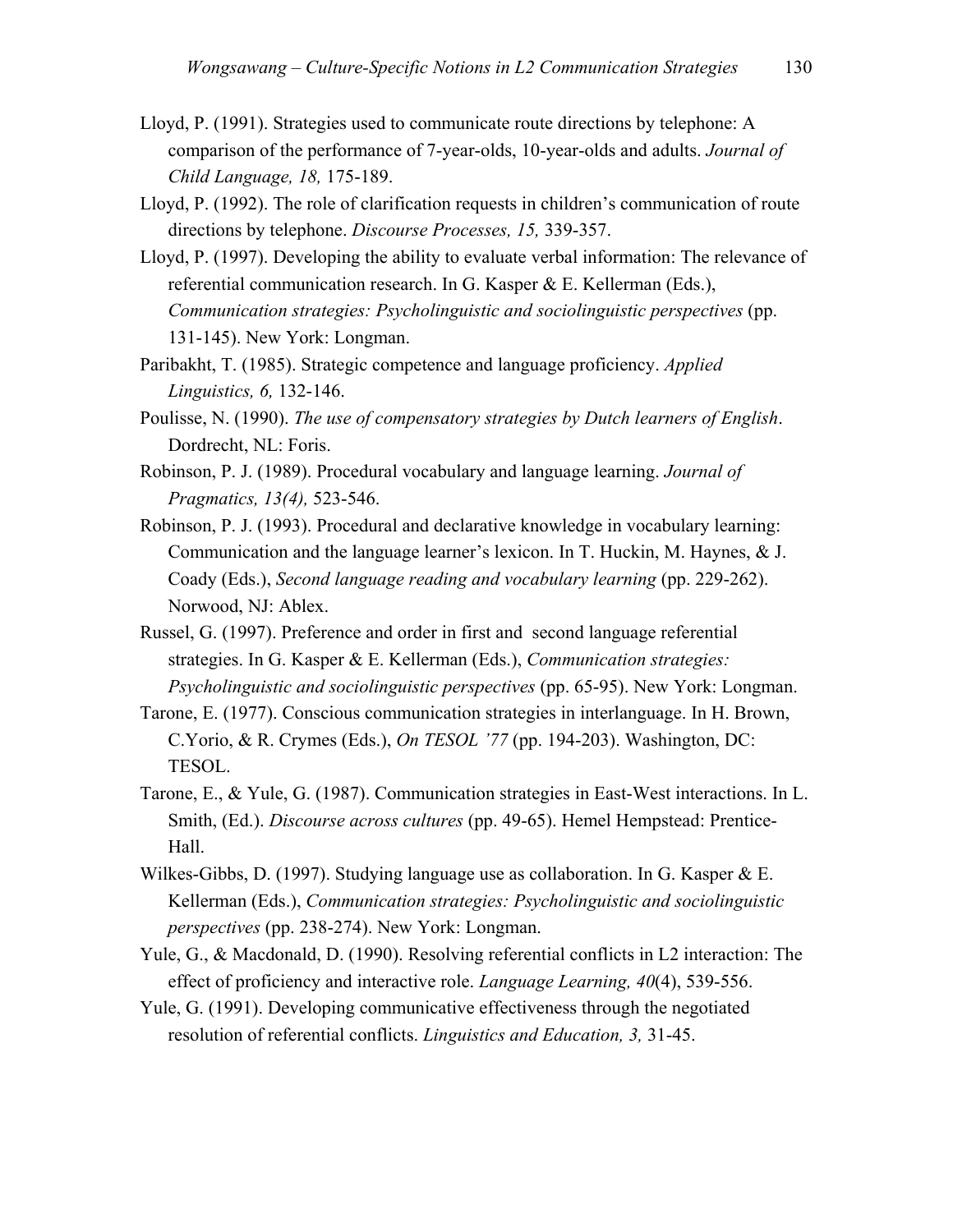Yule, G., Powers, M., & Macdonald, D. (1992). The variable effects of some task-based learning procedures on L2 communicative effectiveness. *Language Learning, 42*(2), 249-277.

Yule, G., & Tarone E. (1997). Investigating communication strategies in L2 reference: Pros and cons. In G. Kasper & E. Kellerman (Eds.), *Communication strategies: Psycholinguistic and sociolinguistic perspectives* (pp. 17-30). New York: Longman.

Yule, G. (1997). *Referential communication tasks*. Mahwah, NJ: Erlbaum.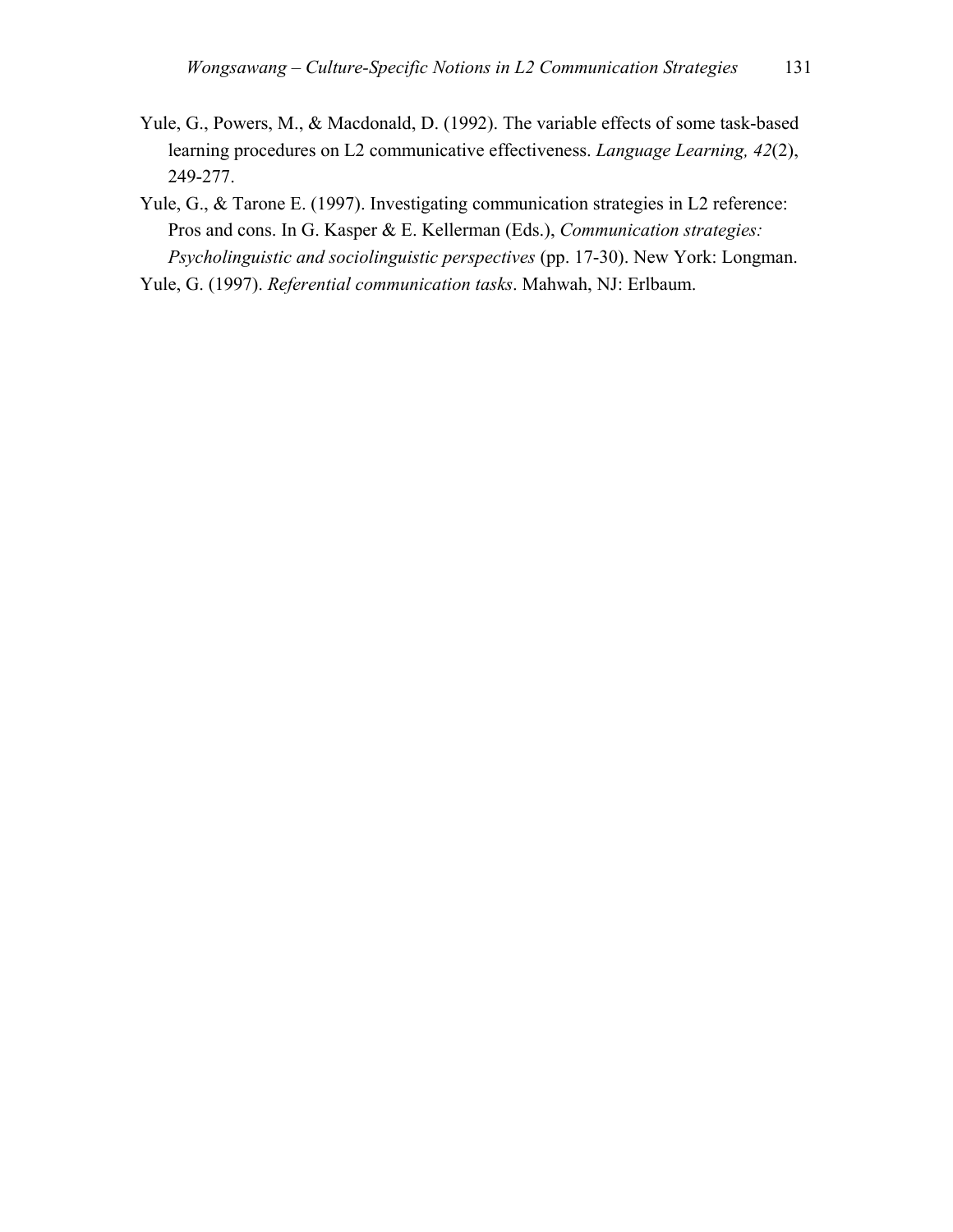# **APPENDIX A**  *Task instructions*

**Instructions**: Please read the following situation carefully and answer the prompt dialogue question at the end. Feel free to talk as long as you want, and you can stop when you think you have already given enough information that is needed in the task. After you are done talking, please pause the tape recording and turn to the next page.

### *Task 1*

**Situation**: You are studying in a university in Thailand and are part of a foreign exchange student program. Your job is to take care of an American friend, Eric, who just arrived in Bangkok for the first time a few weeks ago. He has to participate in พิธีไหว้ครู, and your teacher asks you to explain to him what it is, how it is important and what he has to do as a representative of all foreign students.

(อธิบายว่านักเรียนทุกคนต้องทำอะไรบ้างในพิธีพานไหว้ครูคืออะไร มีความหมายอย่างไร ในฐานะคนถือพานต้องทำอะไรบ้าง เช่น การ คลานขึ้นเวทีหมอบกราบพระ คลานเข่า และไหว้ครู)

### **Prompt question**:

Eric: Can you tell me what phi-thee-wai-khru is, what is phaan that I have to prepare, and what I have to do? I know that I'll have to go up the stage, what do I do up there?

**Instructions**: Please read the following situation carefully and answer the prompt dialogue questions at the end. Press the PAUSE button again before you start speaking to continue the recording. Feel free to talk as long as you want, and you can stop when you think you have already given enough information that is needed in the task. After you are done talking, please turn to the next page and do the rest of the task.

## *Task 2*

**Situation**: You are in the United States. It is Halloween night, and you are in a party with your American friends. Each person at the party takes turns telling a ghost story that they have experienced. Now it is your turn, tell them the following story:

คุณไปตั้งแค้มป์ต่างจังหวัดกับเพื่อน ตกดึกคืนหนึ่งคุณตื่นไปเข้าห้องน้ำ ระหว่างทางก็ได้ยินเสียงผู้หญิงกับเด็กร้องไห้พร้อมกันนั้นก็ได้ กลิ่นธูปฉุนจัดเข้าจมูกพอคุณเหลียวไปข้างหลังก็เห็นผู้หญิงผมยาวนุ่งผ้าถุงห่มผ้าสไบกับเด็กมัดผมจุกนุ่งโจงกระเบนยืนร้องไห้อยู่ใต้ต้น ไม้คุณตกใจมากพอได้สติก็สวดมนต์แล้วก็วิ่งกลับไปที่เต็นท์แบบไม่คิดชีวิต

พอรุ่งขึ้นคุณกับเพื่อนก็ลองสอบถามชาวบ้านแถบนั้นดูได้ความว่าต้นไม้ต้นนั้นเก่าแก่มาก และเคยมีคนเจอเหตุการณ์แบบเดียวกันมาแล้วหลายคน ชาวบ้านแนะนำให้คุณไปทำบุญเสียจะได้ไม่เจอเหตุการณ์อย่างเดียวกันอีก

## **Prompt question:**

Your friend: Now it's your turn to tell us a ghost story.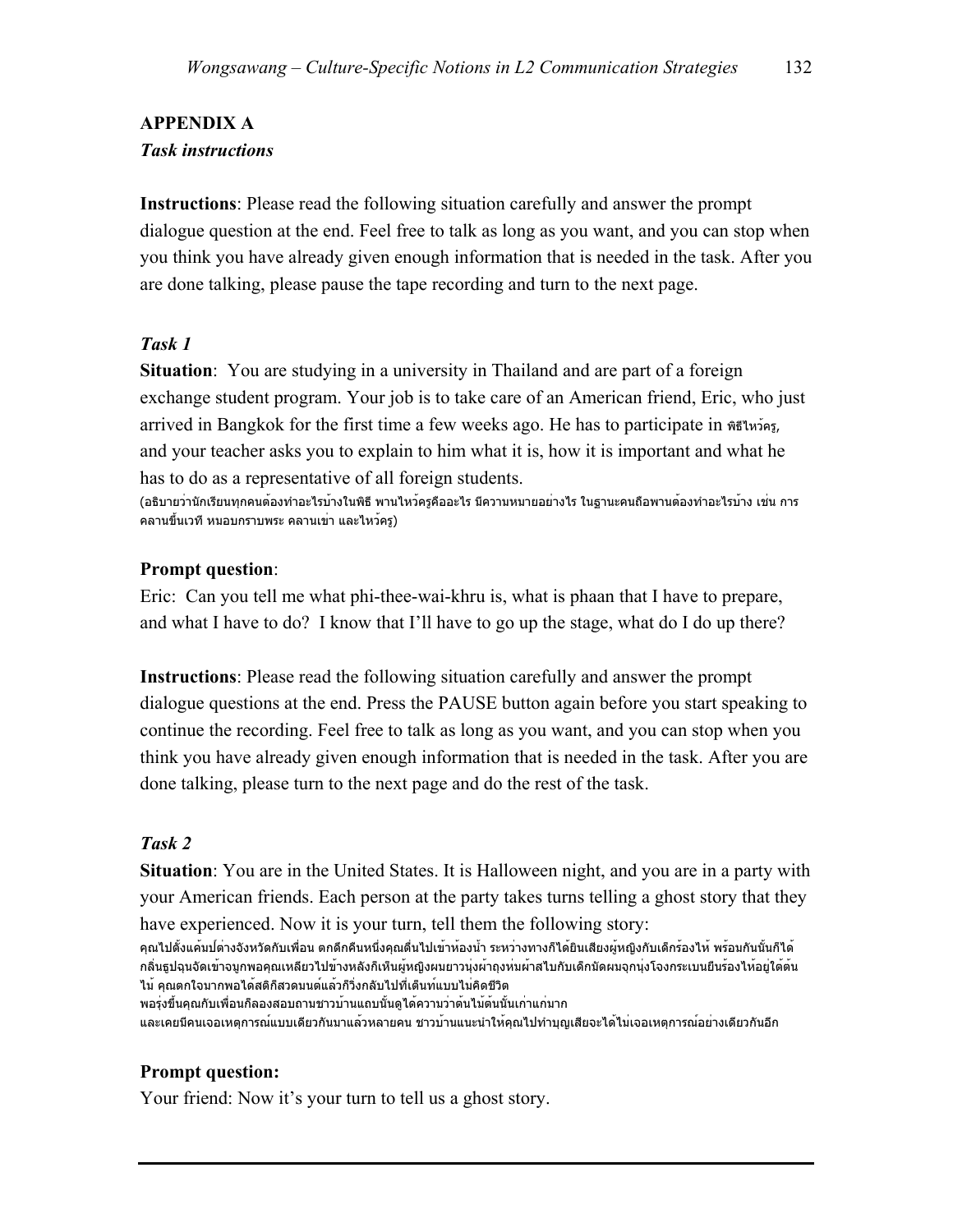You: Well, here is my story. Last year, ……………………….

Now your American friends who have never been to Thailand before are interested in what Buddhists do when they see or dream about people who passed away. You have to tell them about: การทำบุญตักบาตร กรวดน้ำและการสวดมนต์อุทิศส่วนบุญส่วนกุศลให้คนตายและเจ้ากรรมนายเวร

#### **Prompt question:**

Your friend: What do Thai Buddhists do for the dead that they see or dream about? Are there any ceremonies?

#### *Retrospective questionnaire after each task*

Please think about what you just said in the task and answer the following questions in Thai and/or English.

- 1. Do you think you had problems with vocabulary when doing the task?  $Yes$  No
- 2. If yes, please specify what words or concepts that you found difficult to express in English:

 $\mathcal{L}_\text{max}$  , and the contribution of the contribution of the contribution of the contribution of the contribution of the contribution of the contribution of the contribution of the contribution of the contribution of t  $\mathcal{L}_\mathcal{L} = \mathcal{L}_\mathcal{L} = \mathcal{L}_\mathcal{L} = \mathcal{L}_\mathcal{L} = \mathcal{L}_\mathcal{L} = \mathcal{L}_\mathcal{L} = \mathcal{L}_\mathcal{L} = \mathcal{L}_\mathcal{L} = \mathcal{L}_\mathcal{L} = \mathcal{L}_\mathcal{L} = \mathcal{L}_\mathcal{L} = \mathcal{L}_\mathcal{L} = \mathcal{L}_\mathcal{L} = \mathcal{L}_\mathcal{L} = \mathcal{L}_\mathcal{L} = \mathcal{L}_\mathcal{L} = \mathcal{L}_\mathcal{L}$  $\mathcal{L}_\mathcal{L} = \mathcal{L}_\mathcal{L} = \mathcal{L}_\mathcal{L} = \mathcal{L}_\mathcal{L} = \mathcal{L}_\mathcal{L} = \mathcal{L}_\mathcal{L} = \mathcal{L}_\mathcal{L} = \mathcal{L}_\mathcal{L} = \mathcal{L}_\mathcal{L} = \mathcal{L}_\mathcal{L} = \mathcal{L}_\mathcal{L} = \mathcal{L}_\mathcal{L} = \mathcal{L}_\mathcal{L} = \mathcal{L}_\mathcal{L} = \mathcal{L}_\mathcal{L} = \mathcal{L}_\mathcal{L} = \mathcal{L}_\mathcal{L}$ 

 $\mathcal{L}_\text{max}$  , and the contribution of the contribution of the contribution of the contribution of the contribution of the contribution of the contribution of the contribution of the contribution of the contribution of t  $\mathcal{L}_\mathcal{L} = \mathcal{L}_\mathcal{L} = \mathcal{L}_\mathcal{L} = \mathcal{L}_\mathcal{L} = \mathcal{L}_\mathcal{L} = \mathcal{L}_\mathcal{L} = \mathcal{L}_\mathcal{L} = \mathcal{L}_\mathcal{L} = \mathcal{L}_\mathcal{L} = \mathcal{L}_\mathcal{L} = \mathcal{L}_\mathcal{L} = \mathcal{L}_\mathcal{L} = \mathcal{L}_\mathcal{L} = \mathcal{L}_\mathcal{L} = \mathcal{L}_\mathcal{L} = \mathcal{L}_\mathcal{L} = \mathcal{L}_\mathcal{L}$  $\mathcal{L}_\mathcal{L} = \mathcal{L}_\mathcal{L} = \mathcal{L}_\mathcal{L} = \mathcal{L}_\mathcal{L} = \mathcal{L}_\mathcal{L} = \mathcal{L}_\mathcal{L} = \mathcal{L}_\mathcal{L} = \mathcal{L}_\mathcal{L} = \mathcal{L}_\mathcal{L} = \mathcal{L}_\mathcal{L} = \mathcal{L}_\mathcal{L} = \mathcal{L}_\mathcal{L} = \mathcal{L}_\mathcal{L} = \mathcal{L}_\mathcal{L} = \mathcal{L}_\mathcal{L} = \mathcal{L}_\mathcal{L} = \mathcal{L}_\mathcal{L}$ 

3. What made those words or concepts difficult to say in English?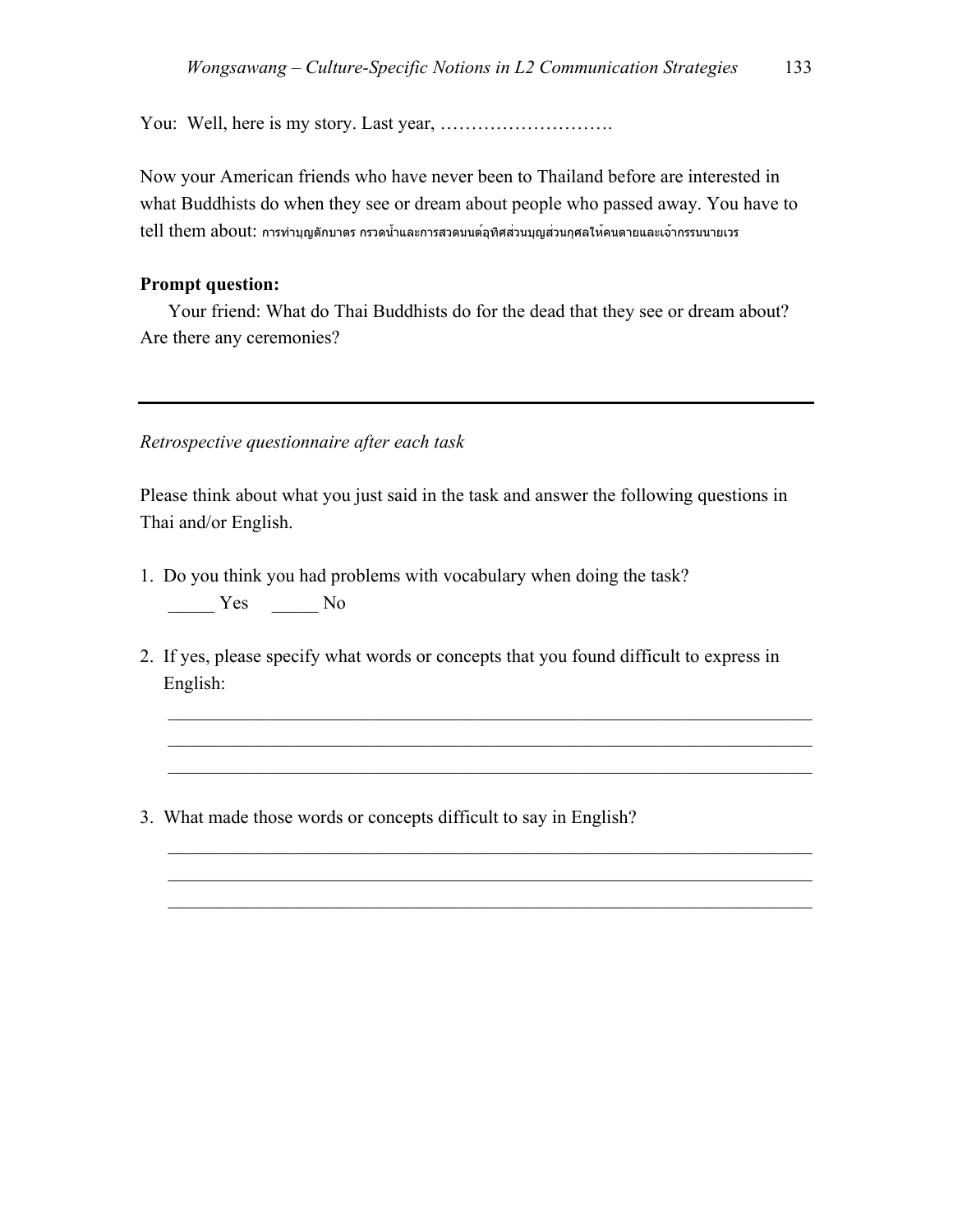4. Please think back carefully and write down what went on in your mind when you encountered the above problematic words or concepts and what you did to solve these communicative problems you had:

| Words | What went on in your mind? | What you did? |
|-------|----------------------------|---------------|
|       |                            |               |
|       |                            |               |
|       |                            |               |

 $\mathcal{L}_\text{max} = \frac{1}{2} \sum_{i=1}^n \mathcal{L}_\text{max}(\mathbf{z}_i - \mathbf{z}_i)$  $\mathcal{L}_\text{max} = \frac{1}{2} \sum_{i=1}^n \mathcal{L}_\text{max}(\mathbf{z}_i - \mathbf{z}_i)$  $\mathcal{L}_\text{max} = \frac{1}{2} \sum_{i=1}^n \mathcal{L}_\text{max}(\mathbf{z}_i - \mathbf{z}_i)$  $\mathcal{L}_\text{max} = \frac{1}{2} \sum_{i=1}^n \mathcal{L}_\text{max}(\mathbf{z}_i - \mathbf{z}_i)$ 

5. Are there any other ways of communication that you might want to use instead of what you did earlier? Please specify: